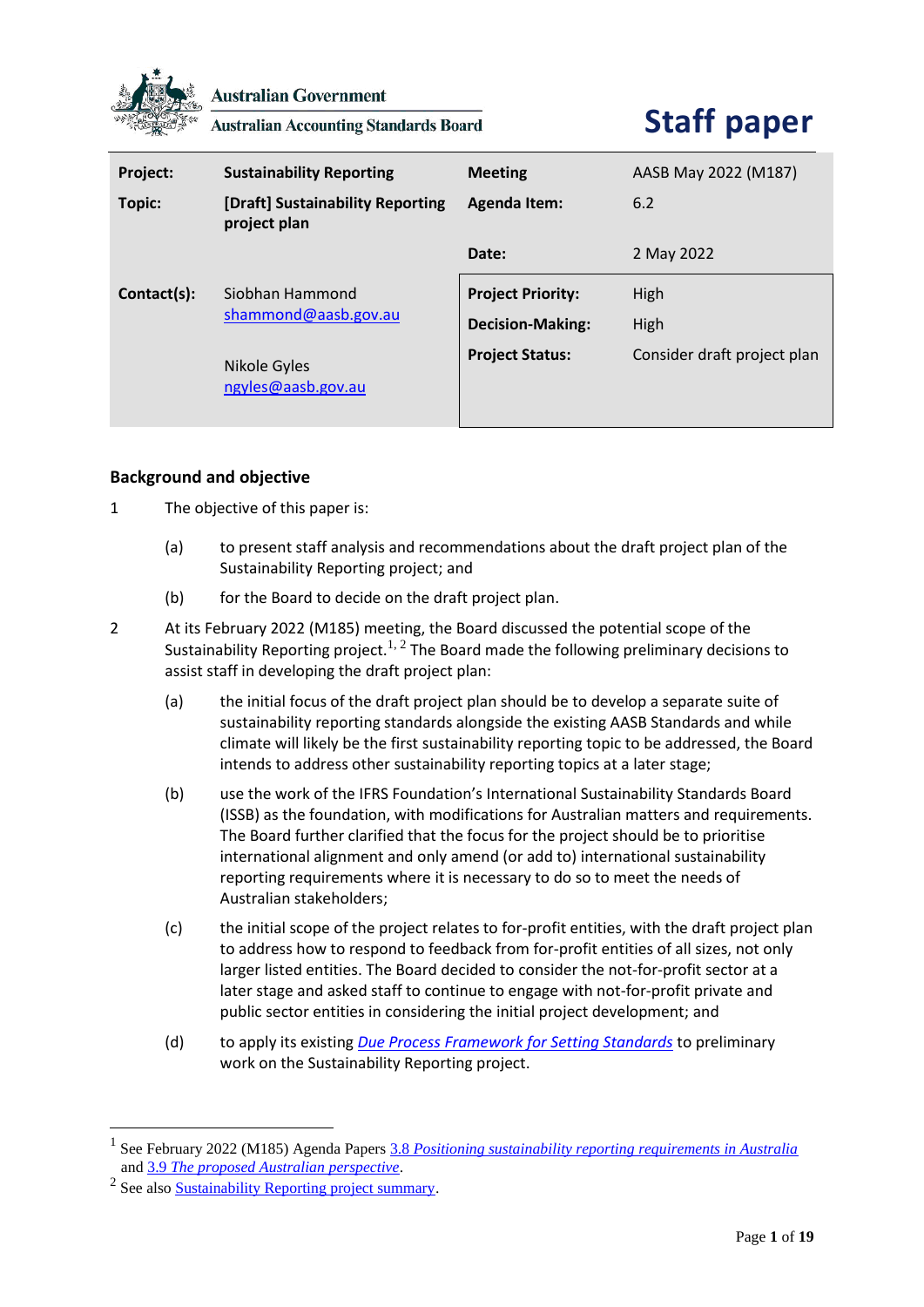3 At its April 2022 (M186) meeting, the Board further clarified that the proposed scope of the Sustainability Reporting project should focus on developing reporting requirements for sustainability-related financial information and the connectivity between broader sustainability reporting (for example, as addressed by the Global Reporting Initiative (GRI)) and the financial statements. $3$ 

# **Attachments**

| Agenda Paper 6.2.1 | AASB ED 321 Request for Comment on ISSB [Draft] IFRS S1 General<br>Requirements for Disclosure of Sustainability-related Financial Information<br>and [Draft] IFRS S2 Climate-related Disclosures |
|--------------------|---------------------------------------------------------------------------------------------------------------------------------------------------------------------------------------------------|
| Agenda Paper 6.2.2 | April 2022 AASB-AUASB Sustainability Reporting Project Advisory Panel<br>meeting minutes [Board only]                                                                                             |

# **Structure**

- 4 This paper is structured as follows:
	- (a) Executive summary (paragraphs 5-15)
	- (b) Objectives and project outcomes (paragraphs 16-22)
	- (c) Project team and responsibilities (paragraphs 23-26)
	- (d) Assumptions, risks and other considerations (paragraphs 27-43)
	- (e) Project timeline (paragraph 44)
	- (f) Stakeholder engagement and communication (paragraphs 45-46)
	- (g) Question to Board members.

# **Executive summary**

# **Overall objective of the project**

- 5 The objective of the sustainability reporting project is to:
	- (a)  $\qquad$  develop reporting requirements for sustainability-related financial information<sup>4</sup> for general purpose financial reporting to meet the evolving information needs of primary users;<sup>5</sup> and
	- (b) improve the consistency, completeness, comparability and verifiability of sustainability-related financial disclosures<sup>6</sup>.

<sup>3</sup> See April 2022 (M186) Agenda Paper 3.2 *[Proposed project scope](https://www.aasb.gov.au/media/nvzmq1i5/03-2-0_sp_sr_projectscope_m186_pp.pdf)*.

<sup>&</sup>lt;sup>4</sup> Sustainability-related financial information is defined in Appendix A of Exposure Draft on [Draft] IFRS S1 *[General Requirements for Disclosure of Sustainability-related Financial Information](https://www.ifrs.org/content/dam/ifrs/project/general-sustainability-related-disclosures/exposure-draft-ifrs-s1-general-requirements-for-disclosure-of-sustainability-related-financial-information.pdf)* (Exposure Draft on [Draft] IFRS S1) as being information that gives insight into sustainability-related risks and opportunities that affect enterprise value, providing a sufficient basis for users of general purpose financial reporting to assess the resources and relationships on which an entity's business model and strategy for sustaining and developing that model depend.

<sup>&</sup>lt;sup>5</sup> Note that international alignment is considered to be a priority in meeting the evolving needs of primary users of general purpose financial reporting.

<sup>&</sup>lt;sup>6</sup> Sustainability-related financial disclosures is defined in Appendix A of Exposure Draft [on \[Draft\] IFRS S1](https://www.ifrs.org/content/dam/ifrs/project/general-sustainability-related-disclosures/exposure-draft-ifrs-s1-general-requirements-for-disclosure-of-sustainability-related-financial-information.pdf) as being disclosures about sustainability-related risks and opportunities that are useful to users of general purpose financial reporting when they assess an entity's enterprise value, including information about its governance, strategy and risk management, and related metrics and targets.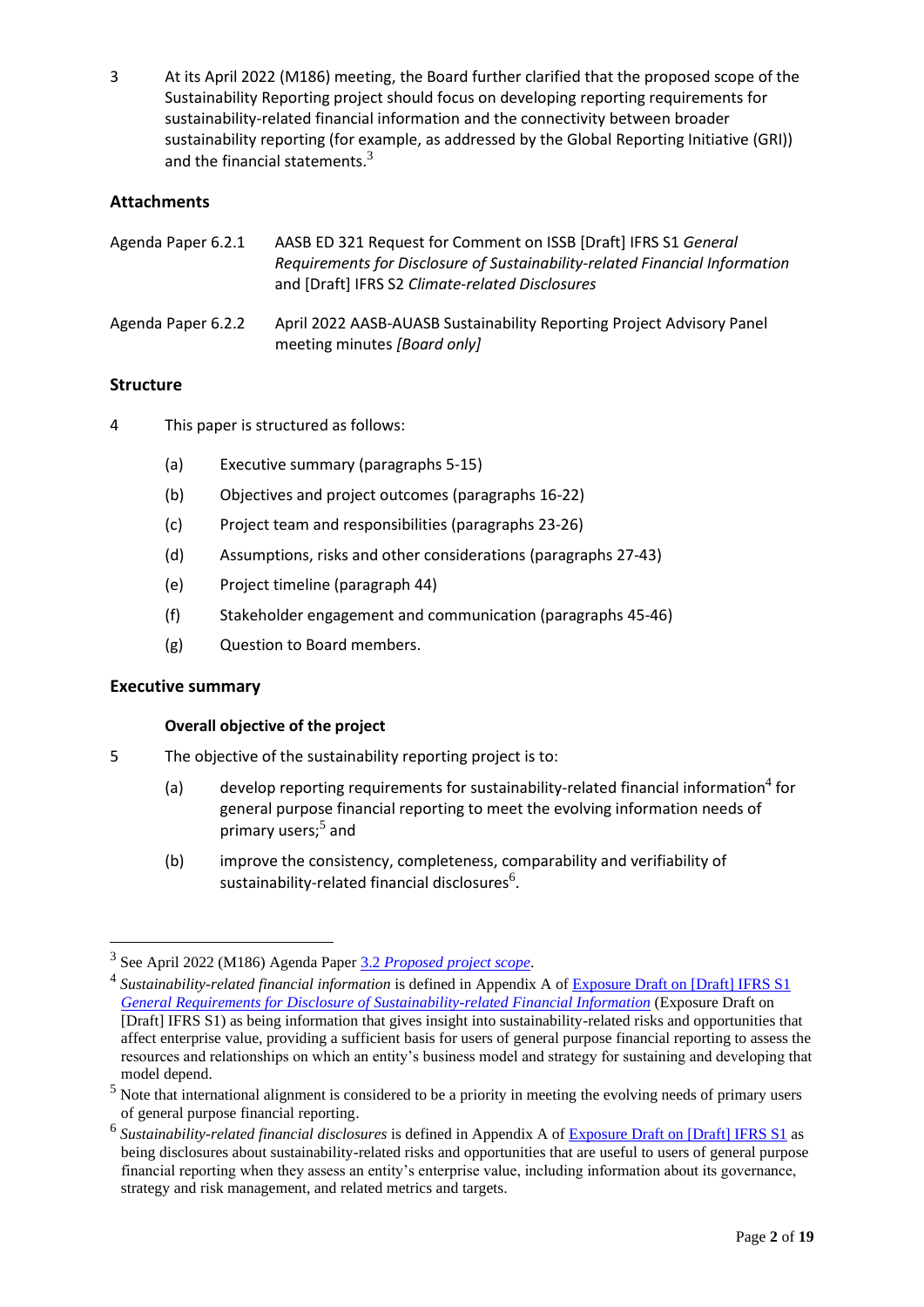- 6 Consistent with the Board's preliminary discussions in February 2022 (see paragraph 2), the project will initially focus on developing sustainability-related financial reporting requirements for the for-profit sector. At a later stage, the project will consider such requirements for not-for-profit (NFP) private and public sector entities.
- 7 This focus is consistent with the Financial Reporting Council's (FRC) strategic direction to the Board and the Board's strategic objectives, which state that the Board should:
	- (a) maintain compliance with IFRS Standards for publicly accountable entities;  $^7$  and
	- (b) use IFRS Standards as a base for determining the reporting requirements for all other entities, modified as appropriate, in accordance with the Board's *[Due Process](https://www.aasb.gov.au/admin/file/content102/c3/AASB_Due_Process_Framework_09-19.pdf)  [Framework for Setting Standards](https://www.aasb.gov.au/admin/file/content102/c3/AASB_Due_Process_Framework_09-19.pdf)*. 8
- 8 To meet those objectives (both the project objectives and, more broadly, the Board's strategic objectives), this project aims to:
	- (a) develop a separate suite of standards that specifically address sustainability-related financial disclosures made as part of general purpose financial reporting; and
	- (b) prioritise international alignment by using the work of the IFRS Foundation's ISSB as a foundation, with modification for Australian matters and requirements when necessary.

# **Key matters this project aims to address**

- 9 In 2019 the IFRS Foundation Trustees identified the global consistency of the reporting of sustainability-related information as a critical matter for consideration in its five-year strategy. Following a period of international engagement with stakeholders, in November 2021, the IFRS Foundation announced the establishment of the ISSB to help meet the demand for transparent, consistent and comparable reporting of sustainability-related information. The intention is for the ISSB to deliver a global baseline of disclosure standards for sustainability-related information that will provide investors and other capital market participants with decision-useful information about entities' sustainability-related risks and opportunities to help them make informed decisions.<sup>9</sup>
- 10 There is currently no national approach to sustainability reporting in Australia. This has led to the development of a diverse range of legislation and guidance by individual Australian government and industry bodies about a wide range of sustainability reporting topics. This project will aim to address the following:
	- (a) developing a national approach to sustainability-related financial reporting which prioritises international alignment and addresses sustainability-related topics that stakeholders identify as being material; and
	- (b) improving the consistency and comparability of sustainability-related financial disclosures made as part of general purpose financial reporting.
- 11 This project will be undertaken over several stages in the short-to-medium term:

**Stage 1.1** of this project will, based on the ongoing work of the ISSB, seek to develop sustainability-related financial reporting requirements for for-profit sector entities for

 $<sup>7</sup>$  Staff note that IFRS Standards now include both accounting and sustainability-related financial reporting</sup> standards.

<sup>8</sup> As far as is practicable, staff will also look to the guidance in the Board's *[For-Profit Entity Standard-Setting](https://www.aasb.gov.au/media/ghadw0sa/aasb_fp_stdsetting_fwk_07-21.pdf)  [Framework](https://www.aasb.gov.au/media/ghadw0sa/aasb_fp_stdsetting_fwk_07-21.pdf)*.

<sup>&</sup>lt;sup>9</sup> See the IFRS Foundation Trustees' **Feedback Statement on the** *Consultation Paper on Sustainability [Reporting](https://www.ifrs.org/content/dam/ifrs/project/sustainability-reporting/sustainability-consultation-paper-feedback-statement.pdf)*.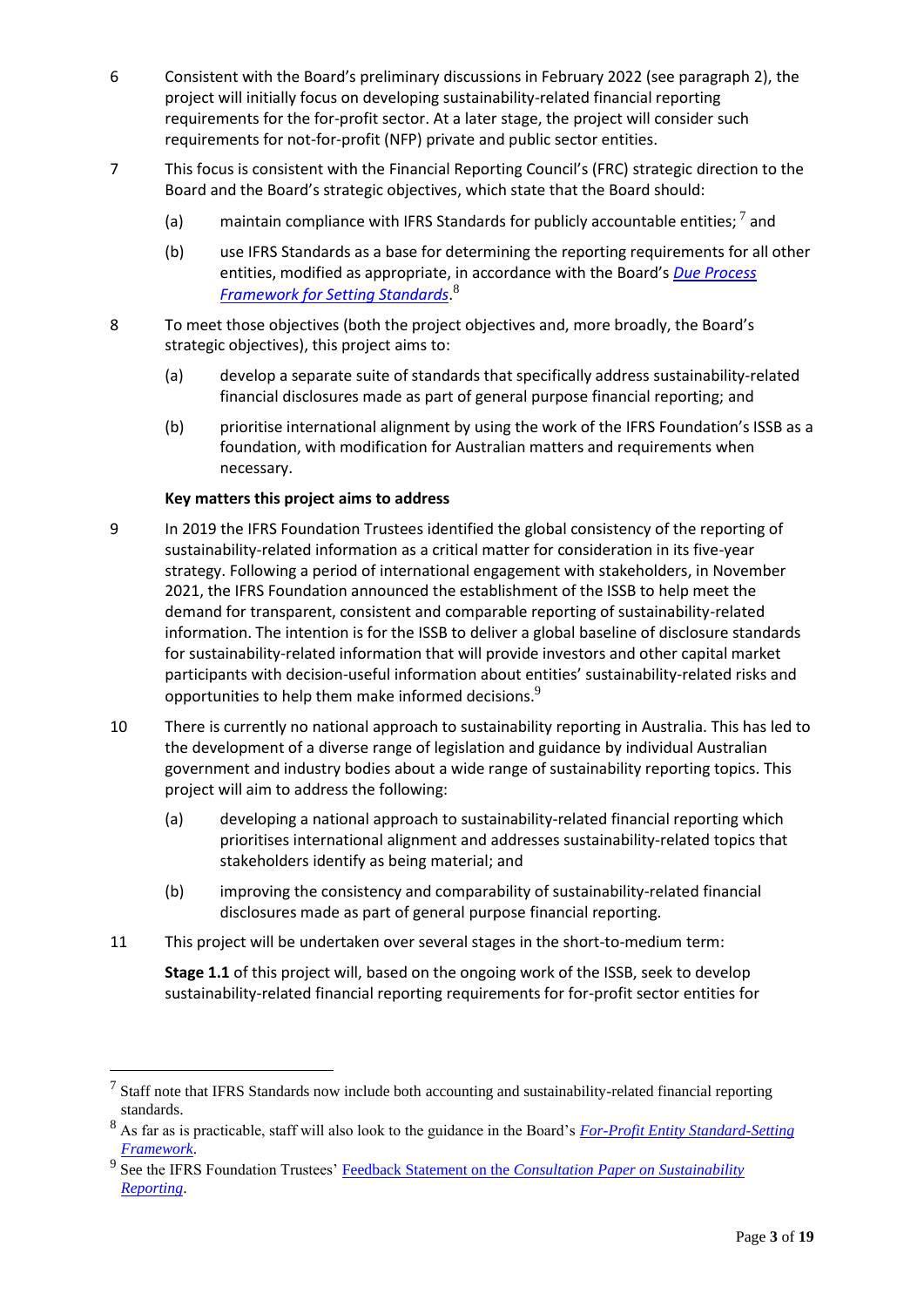sustainability and climate-related financial information. There may be a need for amendments or modifications for Australian matters arising from:

- (a) outcomes of research (see paragraph 46);
- (b) comparison of the work of the ISSB with other sustainability reporting standards and frameworks and sustainability-related financial reporting requirements being developed and introduced in other jurisdictions (for example, New Zealand); and
- (c) outreach with Australian stakeholders (see paragraphs 15 and 45).

In **Stage 1.2** of this project, the draft project plan will be reconsidered, and amendments made based on the outcomes of **Stage 1.1** and ongoing global developments. The success of the ISSB depends on the success of its two initial standards addressing sustainability and climate-related financial information. If international alignment is not achieved for these two standards, or it is concluded that the two standards are not in the best interests of the Australian economy, the Board may decide to take a different approach to sustainabilityrelated financial reporting going forward.

**Stage 1.3** of this project will, based on the outcomes of previous stages, seek to contribute to the future work of the ISSB through an anticipated ISSB agenda consultation which will determine which sustainability-related topics should be addressed on completion of the standards on general sustainability and climate-related financial topics. Consistent with the ISSB's planned approach, this stage will also consider any potential changes to the Due Process Framework (or developing a specific due process framework) based on the outcomes of previous stages.

12 This project will be undertaken over several stages in the long term:

**Stage 2.1** of this project will initially focus on developing sustainability-related financial reporting requirements for for-profit sector entities.

**Stage 2.2** of this project will, based on the outcomes of **Stage 2.1** (and similar to the approach for AASB Accounting Standards), seek to develop sustainability-related financial reporting requirements for different types of entities within the for-profit sector (for example, through considering modifications or a tiered reporting regime intended to reduce the burden of reporting for smaller for-profit entities).

**Stage 2.3** of this project will explore developing sustainability-related financial reporting requirements for NFP sector entities.

- 13 The stages outlined in paragraphs 11 and 12 are not independent or cyclical. That is, there will potentially be a significant degree of overlap between stages and as a result, work described in later stages may be considered as part of the work in earlier stages of the project. For example, staff will continue to engage in outreach and research with NFP sector entities throughout all stages of the project despite the draft project plan indicating that specific requirements for NFP sector entities will likely only be considered after requirements for for-profit sector entities have been developed.
- 14 The following draft project plan focuses on the stages in the short-to-medium term as described in paragraph 11.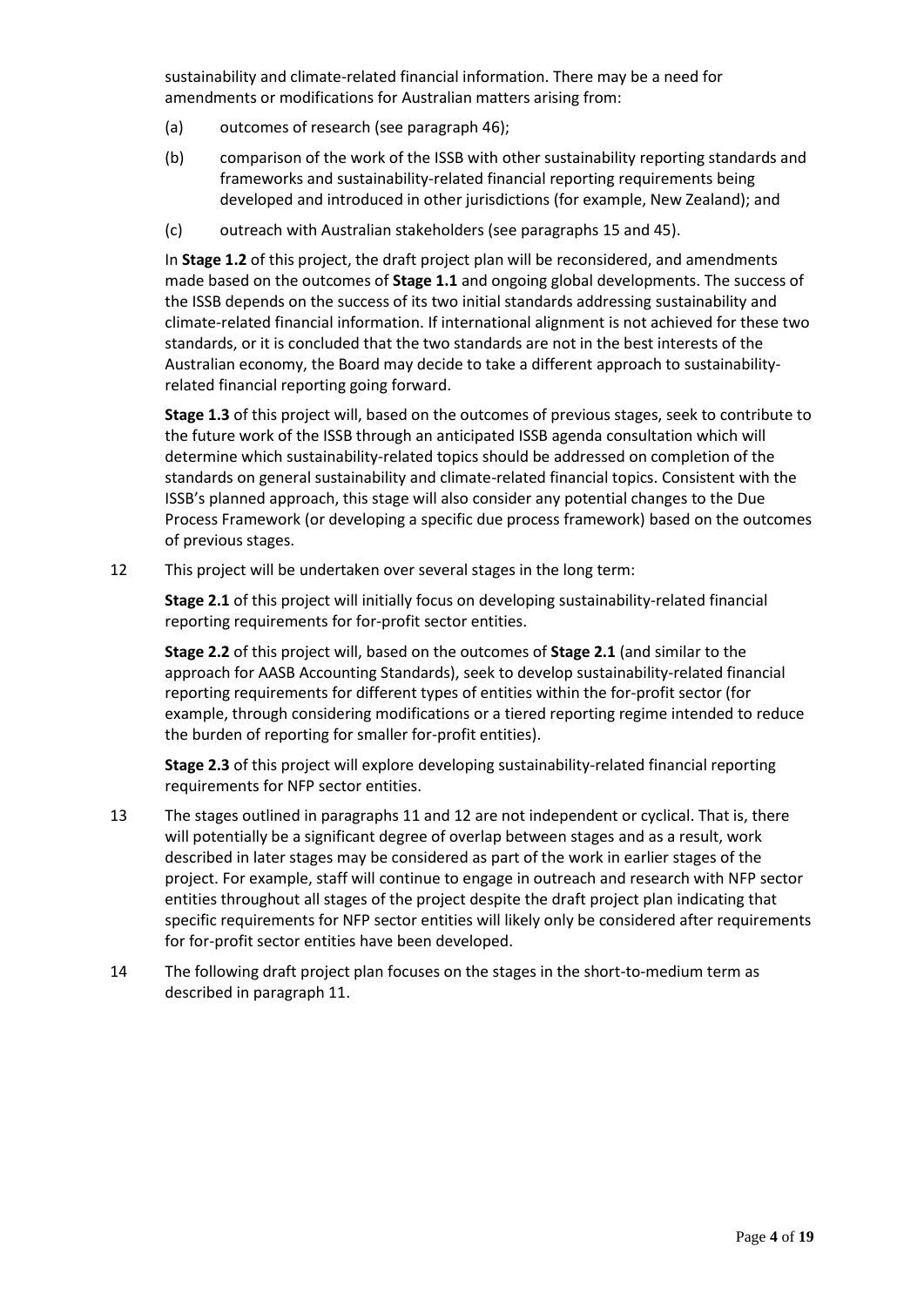# **Key stakeholders**

15 Sustainability-related financial reporting will impact a broad range of stakeholders due to the nature of the topics which could be addressed. Furthermore, staff anticipate that stakeholders may change depending on the sustainability-related topic being addressed.

| Impacted stakeholders - sustainability-related financial<br>disclosures (general)                                        | Why?                                                                                |
|--------------------------------------------------------------------------------------------------------------------------|-------------------------------------------------------------------------------------|
| Primary users of general purpose financial reporting-existing<br>and potential investors, lenders and other creditors    | <b>Users</b>                                                                        |
| Australian Securities and Investments Commission (ASIC)                                                                  | Regulator of for-profit<br>sector entities                                          |
| Australian Prudential Regulation Authority (APRA)                                                                        | Supervisor of relevant<br>banking, insurance<br>and superannuation<br>institutions. |
| Professional services firms and professional bodies (including<br>non-accounting professional services firms and bodies) | Auditors, Consultants<br>& Advisors                                                 |
| For-profit sector entities                                                                                               | Preparers                                                                           |
| Impacted stakeholders - climate-related disclosures                                                                      | Why?                                                                                |
| Primary users of general purpose financial reporting-existing<br>and potential investors, lenders and other creditors    | <b>Users</b>                                                                        |
| <b>ASIC</b>                                                                                                              | Regulator of for-profit<br>sector entities                                          |
| <b>APRA</b>                                                                                                              | Supervisor of relevant<br>banking, insurance<br>and superannuation<br>institutions. |
| Clean Energy Regulator                                                                                                   | Regulator of the<br><b>National Greenhouse</b><br>and Energy Reporting<br>Act 2007  |
| <b>Bureau of Meteorology</b>                                                                                             | Regulator of the<br>Water Act 2007                                                  |
| Professional services firms and professional bodies (including<br>non-accounting professional services firms and bodies) | Auditors, Consultants<br>& Advisors                                                 |
| For-profit sector entities                                                                                               | Preparers                                                                           |
| Other users-for example, Australian Bureau of Statistics, NFP<br>public sector government entities, etc.                 | Users (not identified<br>as primary users)                                          |

# **Objectives and project outcomes**

#### **Objectives and outcomes of the project**

- 16 The objective of this project is to:
	- (a) help preparers of general purpose financial reports meet the evolving information needs of primary users by developing reporting requirements for sustainabilityrelated financial information; and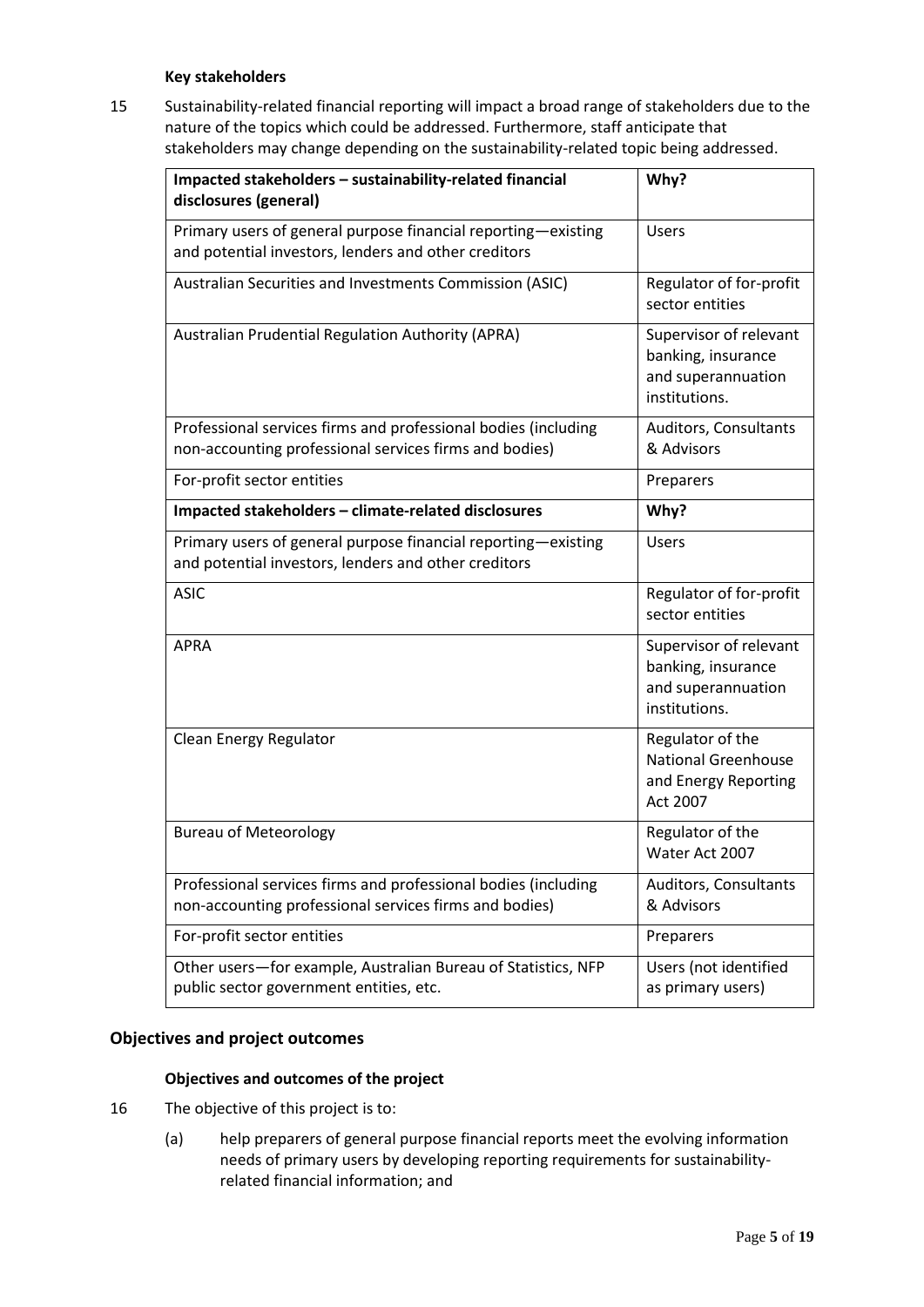- (b) improve the consistency, completeness, comparability and verifiability of sustainability-related financial disclosures.
- 17 Subject to future Board decisions, global developments and feedback from stakeholders, the project will occur in three stages as outlined in paragraph 11.

*Expected benefits*

- 18 Staff consider that the expected benefits of this project will be:
	- (a) improved usefulness of general purpose financial reports through better meeting the information needs of primary users of general purpose financial reporting; and
	- (b) improved consistency, completeness, comparability and verifiability of sustainabilityrelated financial information disclosed as part of general purpose financial reporting.
- 19 The expected benefits are consistent with the guiding principles in the IFRS/AASB *Conceptual Framework for Financial Reporting*.

*Priority of the Sustainability Reporting project*

- 20 Staff consider the priority and importance of this project to be **high** as a result of:
	- (a) the rapid pace of related global developments in sustainability-related financial reporting;<sup>10</sup> and
	- (b) feedback from respondents to <u>ITC 46 [AASB Agenda Consultation 2022-2026](https://www.aasb.gov.au/admin/file/content105/c9/ITC46_10-21.pdf)</u>: <sup>11</sup>
		- (i) all respondents commented that sustainability reporting is important to them;
		- (ii) almost all respondents were supportive of the Board expanding its scope of activities to include sustainability reporting, with most commenting that the Sustainability Reporting project should be considered a high priority for the Board; and
		- (iii) most respondents observed an increase in demand from a wide range of stakeholders for more transparent, consistent and comparable sustainabilityrelated information, with some highlighting the potential economic consequences should Australia not meet that global demand.

<sup>10</sup> See Agenda Paper 3.1 *AASB Agenda Consultation 2022-2026—Cover memo* and February 2022 (M185) Agenda Paper 3.2 *[Background to global sustainability reporting](https://www.aasb.gov.au/media/vb4d0uza/3-2_sr_background_m185_pp.pdf)*.

<sup>&</sup>lt;sup>11</sup> See Agenda Paper 3.1 and February 2022 (M185) Agenda Paper 3.4 *[Feedback summary—ITC 46](https://www.aasb.gov.au/media/ylwp41rf/3-4_sr_feedbacksummary_itc46_m185_pp.pdf)* AASB [Agenda Consultation 2022-2026.](https://www.aasb.gov.au/media/ylwp41rf/3-4_sr_feedbacksummary_itc46_m185_pp.pdf)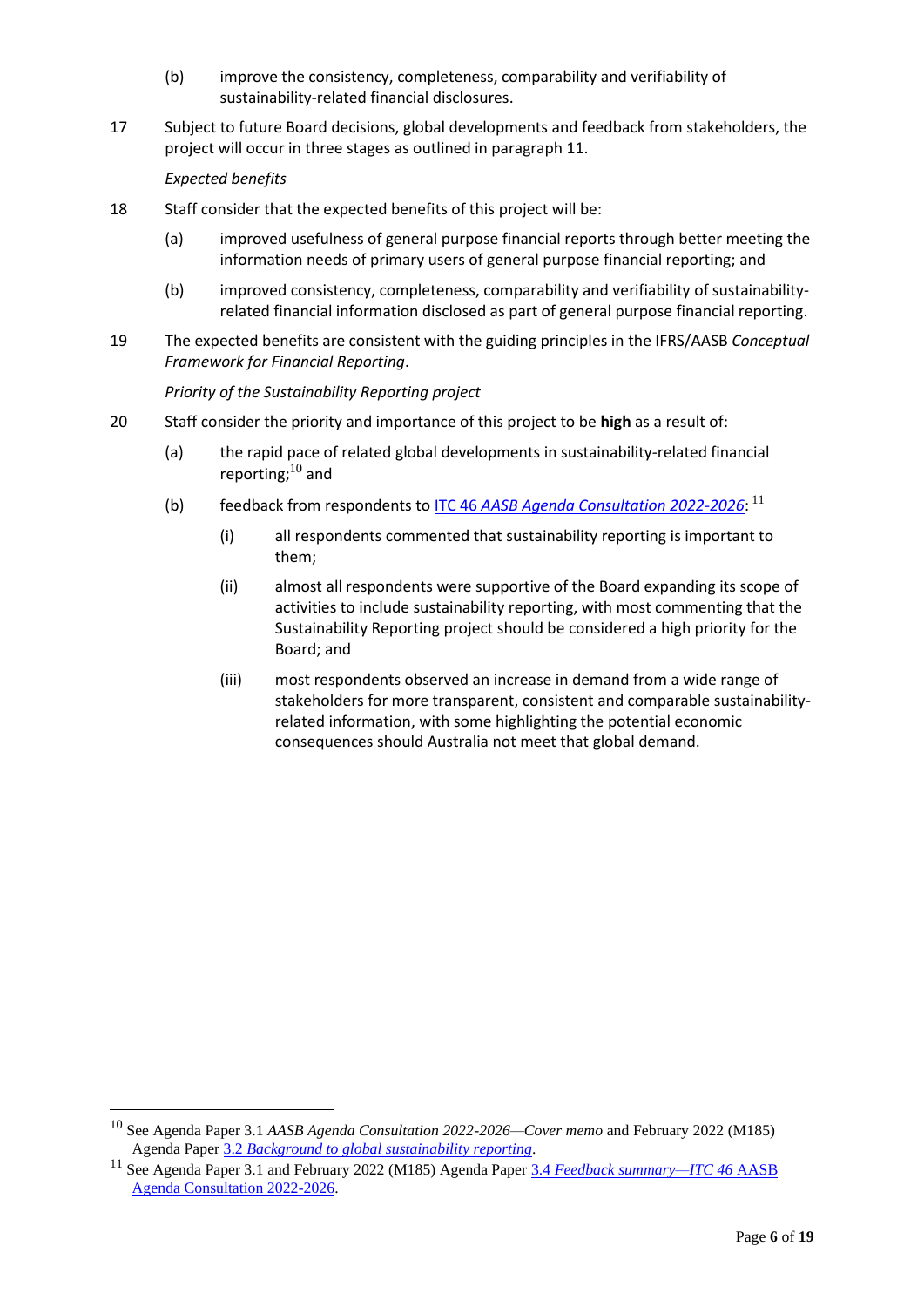# *AASB Strategic objectives*

# 21 This project supports the **[AASB's Strategic Objectives](https://www.aasb.gov.au/admin/file/content102/c3/AASB-AUASB%20Strategy_REVISED130619.pdf)** in the following ways:

| #              | <b>AASB Strategic Objectives</b>                                                                                                                                                                                                                                                                                                                                                                                                                                                              | Link to this project                                                                                                                                                                                                                                                                                                                                                                                                                                                    |
|----------------|-----------------------------------------------------------------------------------------------------------------------------------------------------------------------------------------------------------------------------------------------------------------------------------------------------------------------------------------------------------------------------------------------------------------------------------------------------------------------------------------------|-------------------------------------------------------------------------------------------------------------------------------------------------------------------------------------------------------------------------------------------------------------------------------------------------------------------------------------------------------------------------------------------------------------------------------------------------------------------------|
| 1              | Develop, issue and maintain principles-<br>based, Australian accounting and reporting<br>standards and guidance that meet the needs<br>of external report users (including financial<br>reports) and are capable of being assured<br>and enforced. For 'publicly accountable'<br>entities maintain IFRS compliance; for<br>others, use IFRS Standards (where they<br>exist), and transaction neutrality (modified<br>as necessary), or develop Australian-specific<br>standards and guidance. | Directly linked-this project seeks to<br>develop a new suite of standards for<br>sustainability-related financial<br>reporting topics for disclosure in<br>general purpose financial reports. This<br>will improve the usefulness of<br>financial reporting through improved<br>transparency, consistency and<br>comparability of sustainability-related<br>financial information and help<br>preparers better meet the evolving<br>information needs of primary users. |
| $\overline{2}$ | With the Auditing and Assurance Standards<br>Board (AUASB), play a leading role in<br>reshaping the Australian external reporting<br>framework by working with regulators to<br>develop objective criteria on:<br>who prepares external reports<br>(including financial reports)<br>the nature and extent of assurance<br>required on these external reports.                                                                                                                                 | Directly linked-this project seeks to<br>reshape the Australian external<br>reporting framework through the<br>development of a suite of standards<br>for sustainability-related financial<br>reporting. Throughout this project, it<br>is the staff's intention to work with<br>the AUASB and regulators in order to<br>meet this strategic objective.                                                                                                                 |
| 3              | Actively influence IASB, IPSASB standards<br>and other international accounting and<br>external reporting standards and guidance<br>by demonstrating thought leadership and<br>enhancing key international relationships.                                                                                                                                                                                                                                                                     | Indirectly linked-this project can<br>inform and influence the work of the<br>ISSB and other national standard-<br>setters seeking to address<br>sustainability-related financial<br>reporting in their jurisdictions. Where<br>appropriate to do so, this project will<br>seek to contribute directly to the work<br>of the ISSB, IPSASB and other relevant<br>standard-setters and framework<br>providers.                                                            |
| 4              | Attain significant levels of key stakeholder<br>engagement through collaboration,<br>partnership and outreach.                                                                                                                                                                                                                                                                                                                                                                                | Directly linked-undertaking this<br>project will require significant<br>collaboration with a broad range of<br>stakeholders-both accounting and<br>non-accounting (see paragraph 15).                                                                                                                                                                                                                                                                                   |
| 5              | Influence initiatives to develop standards<br>and guidance that meet user needs for<br>external reporting integral to financial<br>reporting.                                                                                                                                                                                                                                                                                                                                                 | Directly linked-one of the objectives<br>of this project is to help preparers<br>meet the evolving information needs<br>of primary users of general purpose<br>financial reporting.                                                                                                                                                                                                                                                                                     |
| 6              | Monitor and respond to, or lead on,<br>emerging issues impacting the development<br>of accounting and external reporting                                                                                                                                                                                                                                                                                                                                                                      | Directly linked-this project will<br>directly address the emerging issues<br>related to the reporting of<br>sustainability-related financial<br>information in general purpose                                                                                                                                                                                                                                                                                          |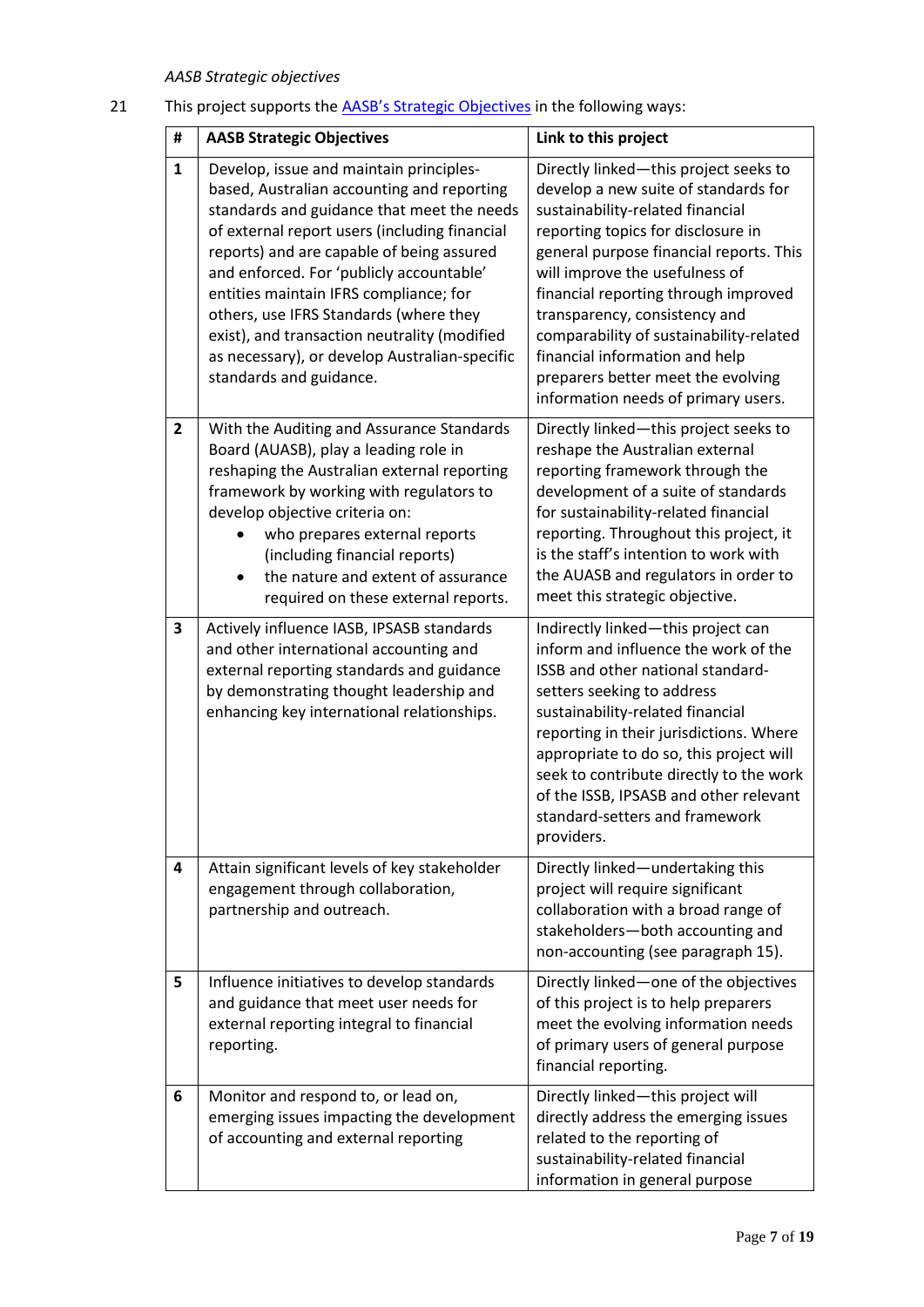| #                       | <b>AASB Strategic Objectives</b>                                                                                                                                                         | Link to this project                                                                                                                                                                                                                                                                                  |
|-------------------------|------------------------------------------------------------------------------------------------------------------------------------------------------------------------------------------|-------------------------------------------------------------------------------------------------------------------------------------------------------------------------------------------------------------------------------------------------------------------------------------------------------|
|                         | standards and guidance, including changing<br>technologies.                                                                                                                              | financial reports through the<br>development of a separate suite of<br>reporting standards.                                                                                                                                                                                                           |
|                         |                                                                                                                                                                                          | See also AASB Strategic Objective #1.                                                                                                                                                                                                                                                                 |
| $\overline{\mathbf{z}}$ | Develop guidance and education initiatives,<br>or promote development by others, to<br>enhance consistent application of<br>accounting and external reporting standards<br>and guidance. | Directly linked-one of the objectives<br>of this project is to improve the<br>consistency, completeness,<br>comparability and verifiability of<br>sustainability-related financial<br>disclosures made in general purpose<br>financial reports.<br>See also AASB Strategic Objectives #1<br>and $#6.$ |

# **Cross-cutting projects**

- 22 Staff note there are several existing and potential cross-cutting projects relating to sustainability-related financial reporting:
	- (a) Service Performance Reporting project—The Board initiated the Service Performance Reporting project in 2009 in response to feedback received about the needs of NFP private entity financial statement users and, in August 2015, published ED 270 *[Reporting Service Performance Information](https://www.aasb.gov.au/admin/file/content105/c9/ACCED270_08-15.pdf)*. Feedback received was discussed at the Board's December 2016 meeting. <sup>12</sup> The Board noted that feedback generally agreed with the proposed objectives and principles of ED 270. However, the Board noted some concerns such as the overlaps between ED 270, the reporting frameworks and government reporting requirements. To further understand related user needs, staff conducted and published th[e AASB Research Report 14:](https://www.aasb.gov.au/admin/file/content102/c3/AASB_RR14_LitReviewOfSPR.pdf) *Literature Review: Service [Performance Reporting for Not-for-profits](https://www.aasb.gov.au/admin/file/content102/c3/AASB_RR14_LitReviewOfSPR.pdf)* in February 2020. The findings of the Research Report provide international evidence that stakeholders prefer that NFPs report service performance information (such as output-based or outcome-based effectiveness) rather than financial statement information.

This project was temporarily withdrawn from the work program because the Board intends to prioritise the NFP reporting framework. Consequently, at its February 2021 meeting, the Board tentatively decided not to include any service performance reporting proposals in the NFP reporting framework consultation document, subject to clear communication of how it would address this topic and feedback from relevant regulators on the interaction of this decision with their priorities. The Board reiterated the importance of service performance reporting information to users of the financial statements of NFP private sector entities. Still, the Board acknowledged that complexities in developing proposals in this regard might disproportionately delay progress on the differential reporting framework.<sup>13</sup>

As noted in Agenda Paper 3.1 *AASB Agenda Consultation 2022-2026—Cover memo*, as part of ITC 46, stakeholders were asked if this project should continue to be considered by the Board. Feedback to ITC 46 indicated that many respondents view service performance reporting as similar to sustainability reporting for for-profit sector entities. Consequently, some respondents to ITC 46 suggested that service performance reporting be addressed as part of the Sustainability Reporting project.

<sup>12</sup> See December 2016 Agenda Papers 13.0 *[Cover Memo](https://www.aasb.gov.au/admin/file/content102/c3/13.0%20Reporting_Service_Performance_Information_Project_Memo%20M155.pdf)* and 13.1 *[Comments on ED 270](https://www.aasb.gov.au/admin/file/content102/c3/13.1%20Reporting_Service_Performance_Information_ED270_Comment%20M155.pdf)*.

<sup>&</sup>lt;sup>13</sup> See February 2021 (M179) [Action Alert.](https://www.aasb.gov.au/admin/file/content102/c3/206-ActionAlert.pdf)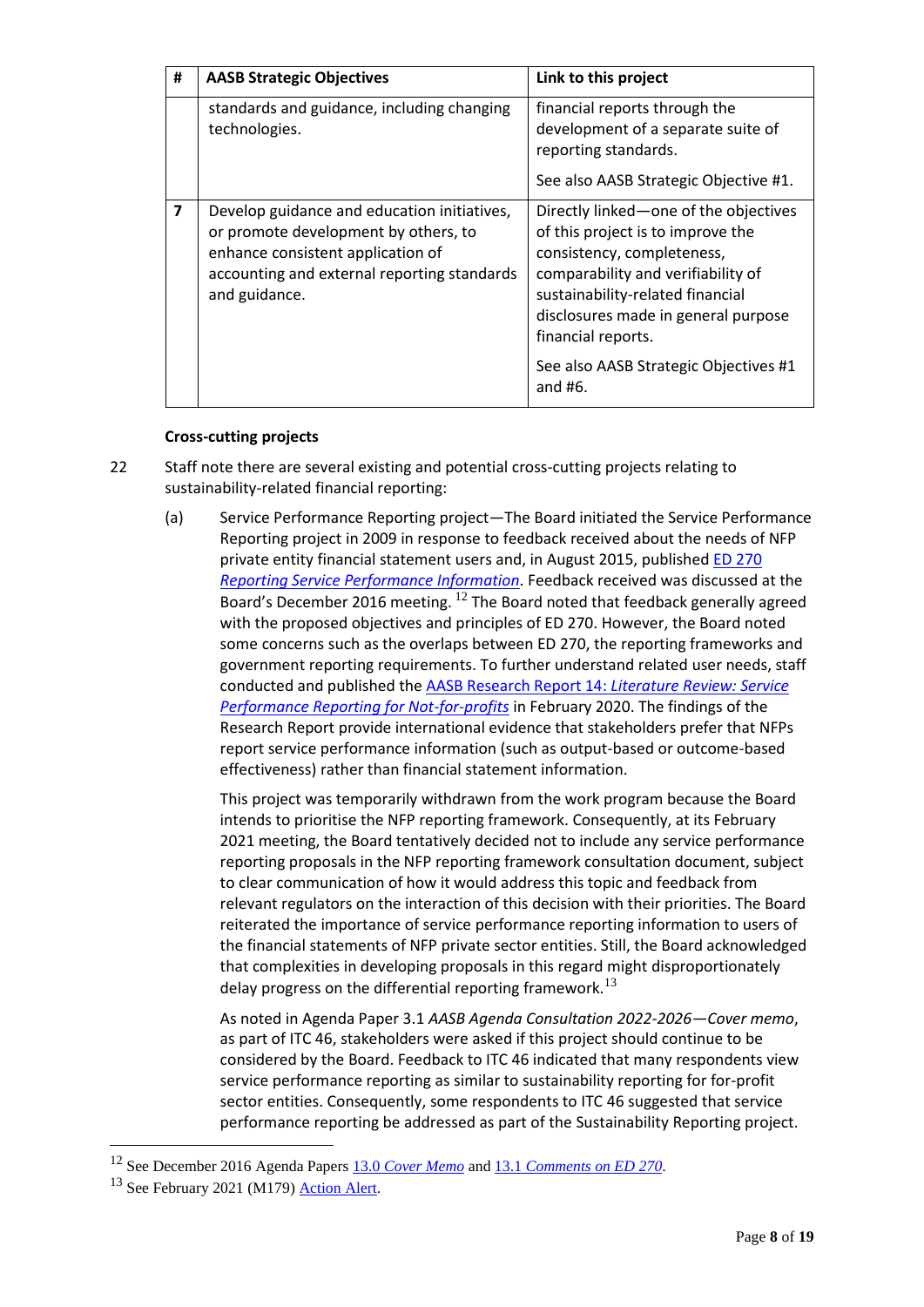The Board will consider whether to add the project to its work program at a future Board meeting.

(b) Tax Transparency Code—This project aims to develop guidance to assist businesses in meeting the Tax Transparency Code (TTC) recommendations for the suggested tax reconciliation and calculation of the TTC Effective Tax Rate (ETR).

Some respondents to ITC 46 highlighted tax transparency disclosures (such as those suggested by the TTC) as a sustainability-related topic that could be addressed as part of the Sustainability Reporting project.

- (c) Extractive Activities project—the scope of the project is to (i) ascertain whether disclosure requirements in IFRS 6 *Exploration for and Evaluation of Mineral Resources* need to be amended to better meet the information needs of primary users of general purpose financial statements; and (ii) to remove the temporary status of the Standard. Given the nature of activities accounted for applying IFRS 6, there is a possibility that disclosure requirements could be amended to include sustainabilityrelated financial information which directly affects an entity's financial statements (for example, sustainability-related financial reporting matters related to nature<sup>14</sup> and the disclosure of reserve and resource quantities).
- (d) International Accounting Standards Board (IASB) Third Agenda Consultation<sup>15</sup> several projects related to sustainability-related financial reporting matters were highlighted by respondents to the IASB's [Request for Information](https://www.ifrs.org/content/dam/ifrs/project/third-agenda-consultation/rfi-third-agenda-consultation-2021.pdf) *Third Agenda [Consultation](https://www.ifrs.org/content/dam/ifrs/project/third-agenda-consultation/rfi-third-agenda-consultation-2021.pdf)*. The following projects relate to sustainability-related financial reporting topics for which respondents considered to be of a high priority:  $^{16, 17}$ 
	- (i) Climate-related risks—respondents to the IASB's Third Agenda Consultation commented that information on climate-related risks is not only a matter for sustainability reporting but can also have a material effect on recognition, measurement and disclosure in the financial statements. Respondents also observed that connectivity between financial and sustainability reporting would need to be considered if entities are to provide a comprehensive picture. At its April 2022 meeting, the IASB tentatively decided to add this project to its work plan.
	- (ii) Pollutant pricing mechanisms—respondents to the IASB's Third Agenda Consultation commented that there are new pollutant pricing mechanisms and an increasing number of companies using them to meet their climate commitments which can have a material effect on financial statements. At its April 2022 meeting, the IASB tentatively decided to add this project to a reserve list of projects that could be added to the work plan only if additional capacity becomes available.

Depending on how such sustainability-related topics will be addressed by the IASB (or jointly by the IASB and ISSB), the work of the Sustainability Reporting project could be affected.

<sup>&</sup>lt;sup>14</sup> Defined by the Taskforce on Nature-related Financial Disclosures as Land, Ocean, Freshwater and Atmosphere (see [https://tnfd.global/wp-content/uploads/2022/03/220321-TNFD-framework-beta-v0.1-Exec-](https://tnfd.global/wp-content/uploads/2022/03/220321-TNFD-framework-beta-v0.1-Exec-Summary-FINAL.pdf)[Summary-FINAL.pdf\)](https://tnfd.global/wp-content/uploads/2022/03/220321-TNFD-framework-beta-v0.1-Exec-Summary-FINAL.pdf).

<sup>15</sup> In March 2021 the IASB published the Request for Information *[Third Agenda Consultation](https://www.ifrs.org/content/dam/ifrs/project/third-agenda-consultation/rfi-third-agenda-consultation-2021.pdf)*.

<sup>16</sup> See IASB November 2021 Agenda Pape[r 24D Third Agenda Consultation:](https://www.ifrs.org/content/dam/ifrs/meetings/2021/december/asaf/ap2d-third-agenda-consultation-feedback-summary-potential-projects-part-1.pdf) *Feedback summary—Potential [projects \(part 1\)](https://www.ifrs.org/content/dam/ifrs/meetings/2021/december/asaf/ap2d-third-agenda-consultation-feedback-summary-potential-projects-part-1.pdf)*.

<sup>&</sup>lt;sup>17</sup> See IFRS - [IASB Update April 2022.](https://www.ifrs.org/news-and-events/updates/iasb/2022/iasb-update-april-2022/?utm_medium=email&utm_source=website-follows-alert&utm_campaign=immediate)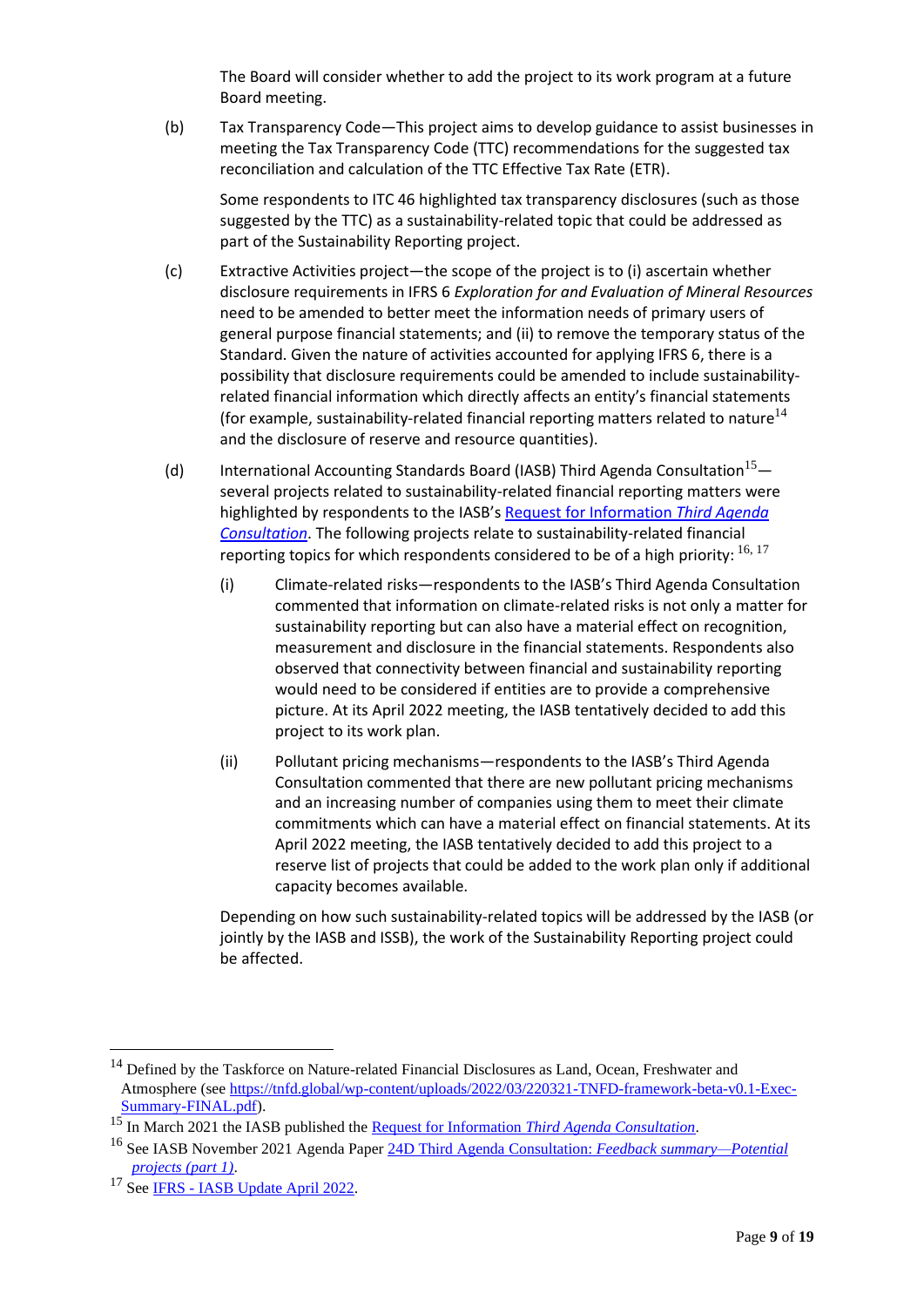- (e) IFRS Foundation's International Financial Reporting Standards Interpretations Committee (Interpretations Committee)—historically, the Interpretations Committee has considered several sustainability-related financial reporting topics. For example:
	- (i) [Negative Low Emission Vehicle Credits](https://www.ifrs.org/projects/work-plan/negative-low-emission-vehicle-credits-ias-37/tentative-agenda-decision-and-comment-letters/)—IAS 37 *Provisions, Contingent [Liabilities and Contingent Assets](https://www.ifrs.org/projects/work-plan/negative-low-emission-vehicle-credits-ias-37/tentative-agenda-decision-and-comment-letters/)* (open for comment until 12 April 2022)—the Interpretations Committee tentatively concluded that, the principles and requirements in IFRS Accounting Standards provide an adequate basis for an entity to determine whether, in the specific facts and circumstances described in the submission, an entity has an obligation that meets the definition of a liability in IAS 37; and
	- (ii) [Economic Benefits from Use of a Windfarm](https://www.ifrs.org/content/dam/ifrs/project/economic-benefits-from-use-of-a-windfarm/ifrs-16-economic-benefits-from-use-of-a-windfarm-dec-21.pdf)—IFRS 16 *Leases*—the Interpretations Committee concluded that, given the specific facts and circumstances provided by the submission, the retailer does not have the right to obtain substantially all the economic benefits from use of the windfarm and therefore the agreement does not contain a lease.

Staff expect that, as sustainability-related financial reporting becomes more prominent as a result of the work of the ISSB and sustainability-related topics are considered jointly by both the IASB and ISSB, the Interpretations Committee will receive further submissions on sustainability-related topics which could affect the Sustainability Reporting project.

| <b>Name</b>      | Role                                               | <b>Responsibility</b>                                                                                                                                                                                                                                         |
|------------------|----------------------------------------------------|---------------------------------------------------------------------------------------------------------------------------------------------------------------------------------------------------------------------------------------------------------------|
| Nikole Gyles     | <b>Technical Director</b>                          | Strategic and technical advice<br>Review and project direction<br>Content expert<br>Outreach with key/strategic<br>stakeholders                                                                                                                               |
| Siobhan Hammond  | Project Lead                                       | Planning and resource oversight<br>$\bullet$<br><b>Technical drafting and</b><br>recommendations (for example,<br>submissions to other standard-<br>setting bodies)<br>Content expert<br>Project planning and<br>management<br>Outreach with all stakeholders |
| To be determined | Project managers/<br>Assistant project<br>managers | Assisting with technical drafting<br>and/or recommendations (for<br>example, submissions to other<br>standard-setting bodies)<br>Assisting with all stakeholder<br>outreach                                                                                   |

# **Project team and responsibilities**

# **Specialist knowledge and how to source it**

- 23 Sustainability covers a broad range of topics in addition to climate, such as:
	- (a) indigenous and human rights;
	- (b) modern slavery;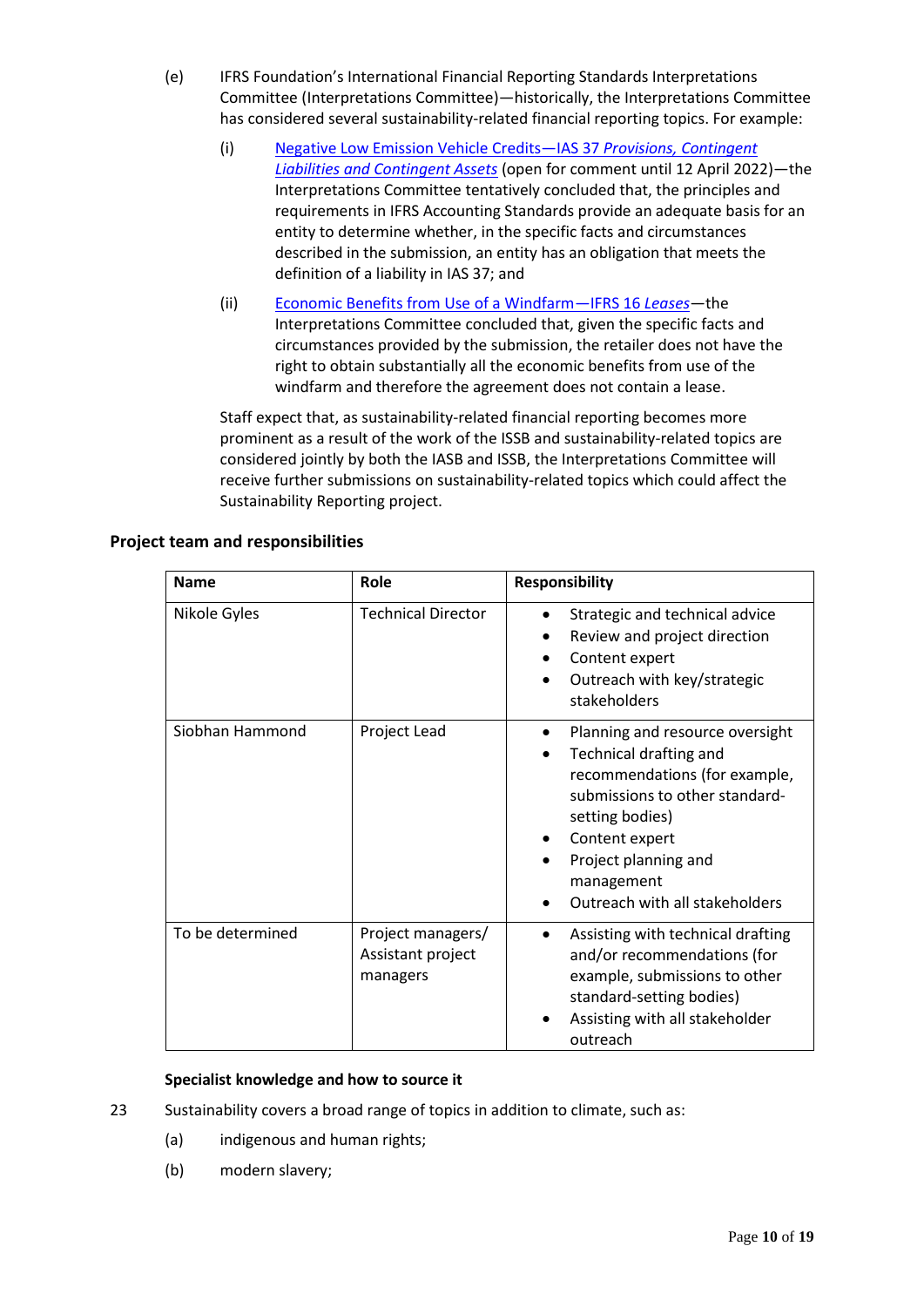- (c) biodiversity;
- (d) data privacy and management; and
- (e) environment and nature.
- 24 It is likely that sustainability-related topics will be addressed by developing individual standards. Given the nature of those sustainability-related topics, the stakeholders impacted will likely change based on what topic is being addressed—for example, climate and emissions reporting specialists will not have the relevant expertise to prepare disclosures on indigenous and human rights.
- 25 Subject to available resources, staff recommend that, where appropriate, the expertise of external consultants or secondees be sought to assist with the development of sustainabilityrelated financial reporting requirements.

# *Sustainability Reporting Project Advisory Panel*

26 The Sustainability Reporting Project Advisory Panel<sup>18</sup> is an expert panel jointly formed by the AASB and AUASB. The Panel is an informal consultative group only, not a formal decisionmaking group. Panel members act in an advisory capacity, providing specific and industry technical expertise and the perspective(s) of the Panel member and their organisation.

# **Assumptions, risks and other considerations**

# **Assumptions and constraints**

- 27 Assumptions made in this draft project plan are:
	- (a) the Board will continue to be the government body responsible for developing reporting requirements for sustainability-related financial information;
	- (b) there will be sufficient resources to complete this project, including funding and external resources potentially needed for current and future stages of the project; and
	- (c) the ISSB will establish itself and successfully position itself as the global leader in developing reporting requirements for sustainability-related financial information.
- 28 Constraints on this project include:
	- (a) resourcing—given the specific nature of some sustainability-related topics (for example, human rights), securing relevant expertise during the development of related reporting requirements will likely be challenging given that, as highlighted by many respondents to ITC 46, there is currently a lack of relevant expertise in the Australian market;<sup>19</sup> and
	- (b) timing—given the rapid pace of global developments, ISSB work may not be exposed for public consultation for long periods. That is, comment periods on documents open for public consultation will be shorter than usual and could affect the quality of feedback staff can obtain.

<sup>&</sup>lt;sup>18</sup> For additional details refer to[: https://www.aasb.gov.au/current-projects/advisory-committees/sustainability](https://www.aasb.gov.au/current-projects/advisory-committees/sustainability-reporting/)[reporting/](https://www.aasb.gov.au/current-projects/advisory-committees/sustainability-reporting/)

 $19$  See February 2022 (M185) Agenda Pape[r 3.4.](https://www.aasb.gov.au/media/ylwp41rf/3-4_sr_feedbacksummary_itc46_m185_pp.pdf)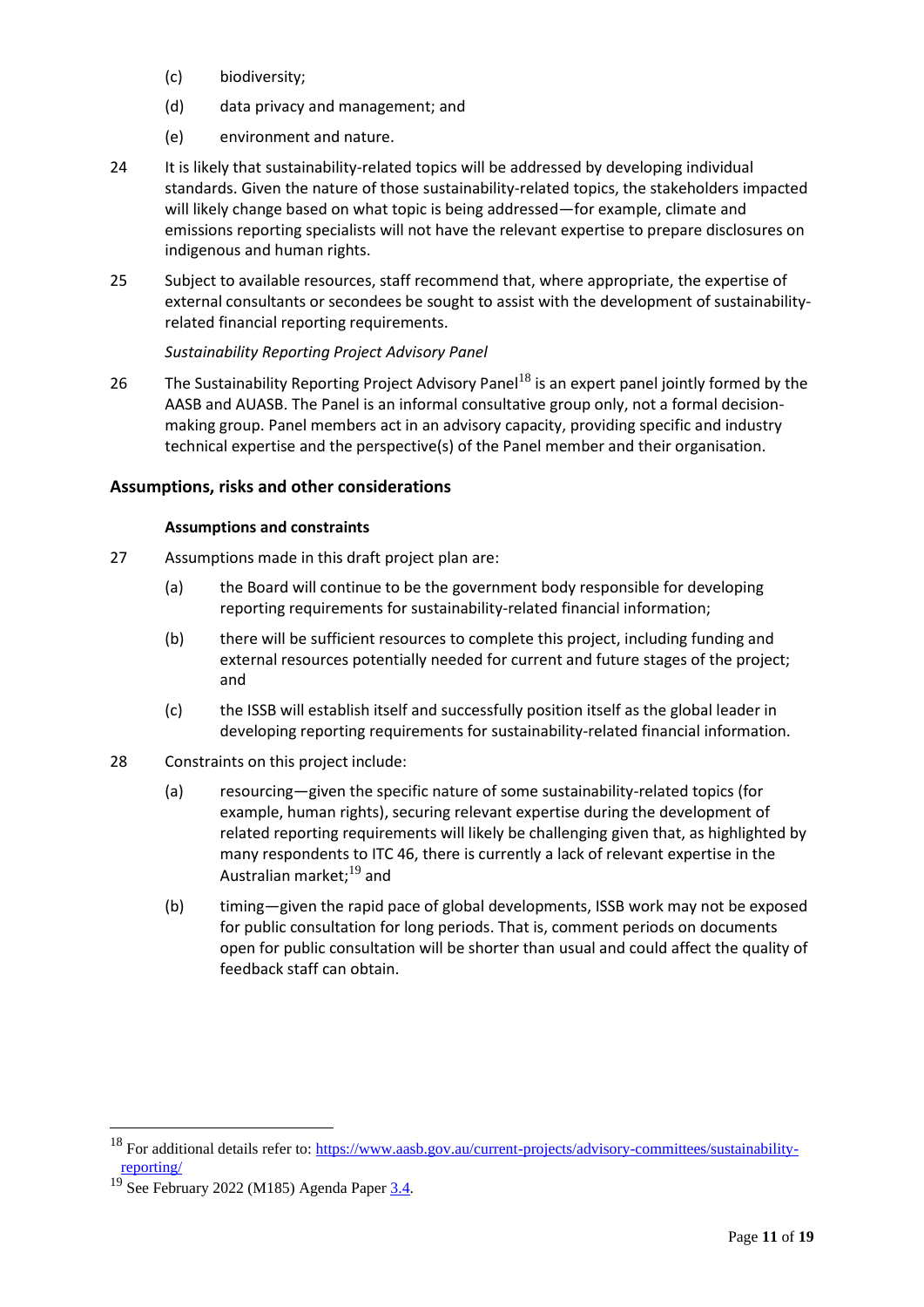# **Key project delivery risks**

| <b>Risk</b>                                                                                                                                                                                                                                                                                                                           | <b>Risk</b><br>assessment | <b>Potential</b><br>impacts                                                                                                                                           | <b>Mitigation strategy</b>                                                                                                                                                                                                                                             | <b>Residual</b><br>risk |
|---------------------------------------------------------------------------------------------------------------------------------------------------------------------------------------------------------------------------------------------------------------------------------------------------------------------------------------|---------------------------|-----------------------------------------------------------------------------------------------------------------------------------------------------------------------|------------------------------------------------------------------------------------------------------------------------------------------------------------------------------------------------------------------------------------------------------------------------|-------------------------|
| Low engagement<br>during outreach<br>as a result of<br>stakeholder<br>burnout (i.e.,<br>due to the start-<br>up phase of the<br>ISSB's work, staff<br>expect outreach<br>will be needed<br>more than usual<br>for a range of<br>publications such<br>as exposure<br>drafts, discussion<br>papers and other<br>consultation<br>papers) | High                      | Issues may<br>not be<br>identified in a<br>timely<br>manner,<br>causing<br>delays                                                                                     | Build on and continue to<br>manage existing<br>sustainability reporting<br>stakeholder database and<br>develop suitable<br>communication<br>strategies based on the<br>outreach being sought                                                                           | Moderate                |
| Low engagement<br>during outreach<br>as a result of not<br>having access to<br>the most<br>appropriate<br>stakeholders                                                                                                                                                                                                                | High                      | Issues may<br>not be<br>identified in a<br>timely<br>manner,<br>causing<br>delays<br>The quality of<br>feedback<br>may be<br>compromised<br>by irrelevant<br>feedback | Build on and continue to<br>manage existing<br>sustainability reporting<br>stakeholder database<br>Leverage off relationships<br>with existing<br>sustainability reporting<br>stakeholders and identify<br>and build relationships<br>with appropriate<br>stakeholders | Low                     |
| Staff resourcing                                                                                                                                                                                                                                                                                                                      | High                      | Delays<br>caused by<br>lack of staff<br>resources                                                                                                                     | Securing sufficient staff<br>with the relevant level of<br>expertise (see paragraphs<br>23-26)                                                                                                                                                                         | Moderate                |
| Staff resourcing<br>changeover                                                                                                                                                                                                                                                                                                        | Low                       | Delays<br>caused by<br>handover<br>activities                                                                                                                         | Detailed project planning<br>and documentation for<br>managed handovers                                                                                                                                                                                                | Low                     |
| Unexpected<br>feedback/issues<br>causing delay                                                                                                                                                                                                                                                                                        | High                      | More<br>resourcing<br>and/or time<br>may be<br>required to<br>resolve and<br>consult on<br>solutions to                                                               | Timely outreach on key<br>proposals and<br>publications to identify<br>and manage any issues<br>early                                                                                                                                                                  | Moderate                |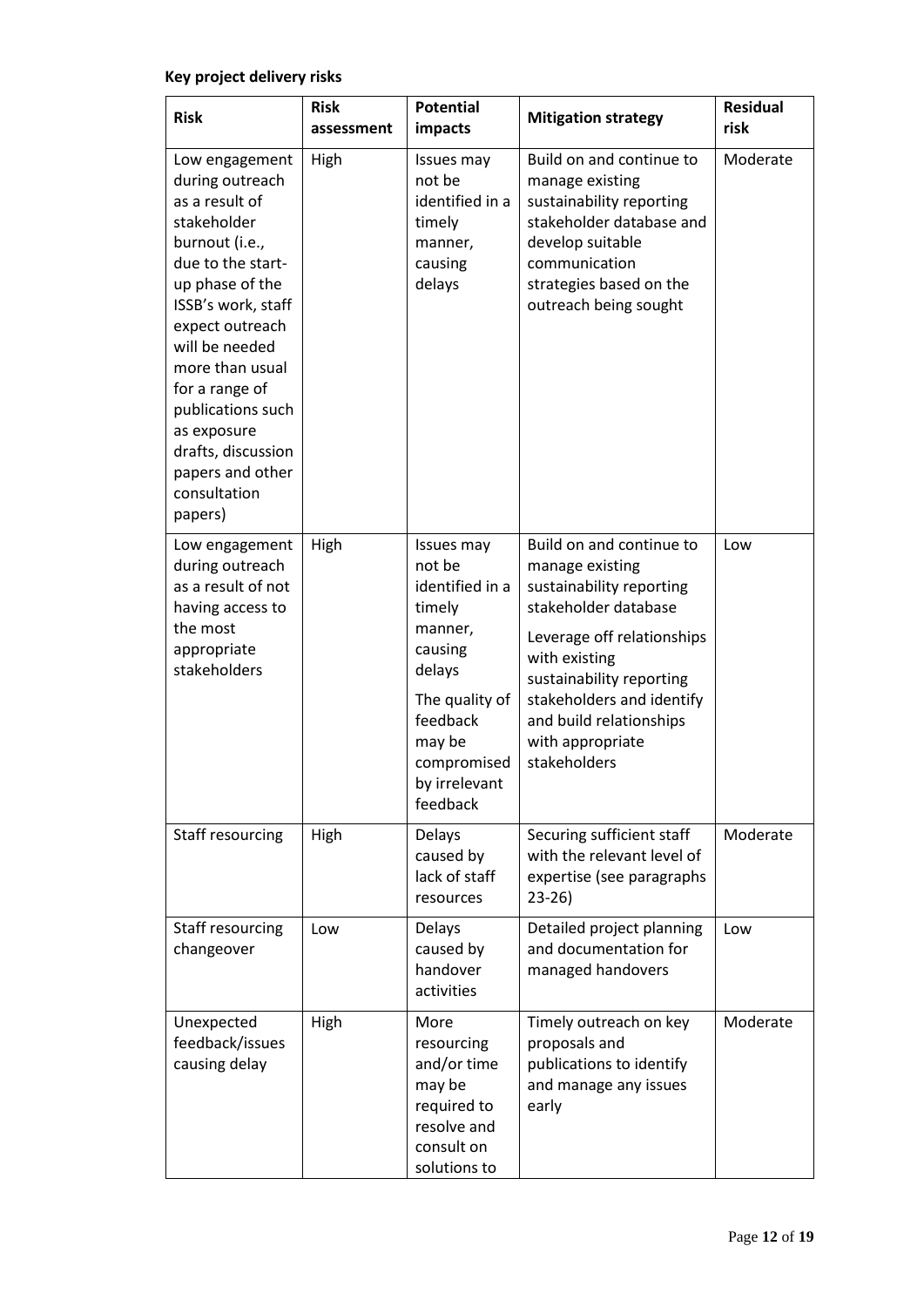| <b>Risk</b> | <b>Risk</b><br>assessment | Potential<br>impacts                           | <b>Mitigation strategy</b> | <b>Residual</b><br>risk |
|-------------|---------------------------|------------------------------------------------|----------------------------|-------------------------|
|             |                           | identified<br>issues<br>resulting in<br>delays |                            |                         |

# **Specific sector considerations**

- 29 In its initial stages, the project seeks to only develop reporting requirements for sustainability-related financial information for for-profit sector entities. In later stages of the project, the development of such reporting requirements will be considered for NFP sector entities.
- 30 Staff expect that, given the nature of sustainability-related financial information, reporting requirements for such information will differ from IFRS Accounting Standards in that sector or industry-specific considerations will be required for some sustainability-related financial reporting topics. For example, [Appendix B](https://www.ifrs.org/content/dam/ifrs/project/climate-related-disclosures/issb-exposure-draft-2022-2-appendix-b.pdf) of [Exposure Draft on \[Draft\] IFRS S2](https://www.ifrs.org/content/dam/ifrs/project/climate-related-disclosures/issb-exposure-draft-2022-2-climate-related-disclosures.pdf) *Climate[related Disclosures](https://www.ifrs.org/content/dam/ifrs/project/climate-related-disclosures/issb-exposure-draft-2022-2-climate-related-disclosures.pdf)* includes proposals for industry-specific technical protocols for greenhouse gas emissions and other disclosures.

# **Relevant Standards, Legislation and Regulations**

- 31 As noted at the Board's February 2022 meeting, there is currently no national approach to sustainability reporting in Australia, which has led to a diverse range of legislation and guidance being developed by individual Australian government and industry bodies.  $^{20}$
- 32 The Australian legislation and guidance identified in this draft project plan are not for broad application. The key Australian legislation and guidance included in this draft project plan generally applies to specific market participants and are not broadly applied outside of their intended scope.
- 33 As noted at the Board's February 2022 meeting, staff identified the following Australian legislation and guidance via: $^{21}$ 
	- (a) Outreach—as part of outreach meetings for ITC 46 and ITC 48 *Extended External Reporting*, staff asked preparers which sustainability standards and frameworks they applied (including any sustainability-related Australian legislation or guidance); and
	- (b) Research—staff reviewed sustainability reports issued by the largest 20 companies listed on the Australian Stock Exchange (ASX) to identify which sustainability standards and frameworks (including any sustainability-related Australian legislation or guidance) they applied when preparing their reports.
- 34 Outreach and research identified the following key pieces of sustainability-related Australian legislation and guidance:

| <b>Relevant legislation</b><br>and guidance                    | <b>Reason relevant</b>                                                                                                                                                                                                      |
|----------------------------------------------------------------|-----------------------------------------------------------------------------------------------------------------------------------------------------------------------------------------------------------------------------|
| <b>National Greenhouse</b><br>and Energy Reporting<br>Act 2007 | The national framework for measuring, reporting and<br>disseminating company information about greenhouse gas<br>emissions, energy production, energy consumption and other<br>information specific under NGER legislation. |

<sup>20</sup> See February 2022 (M185) Agenda Paper 3.3 *[Australian and selected jurisdictional perspectives](https://www.aasb.gov.au/media/x0kp4ywj/3-3_sr_austandselectjurisperspectives_m185_pp.pdf)*.

<sup>&</sup>lt;sup>21</sup> See February 2022 (M185) Agenda Paper  $3.3$ .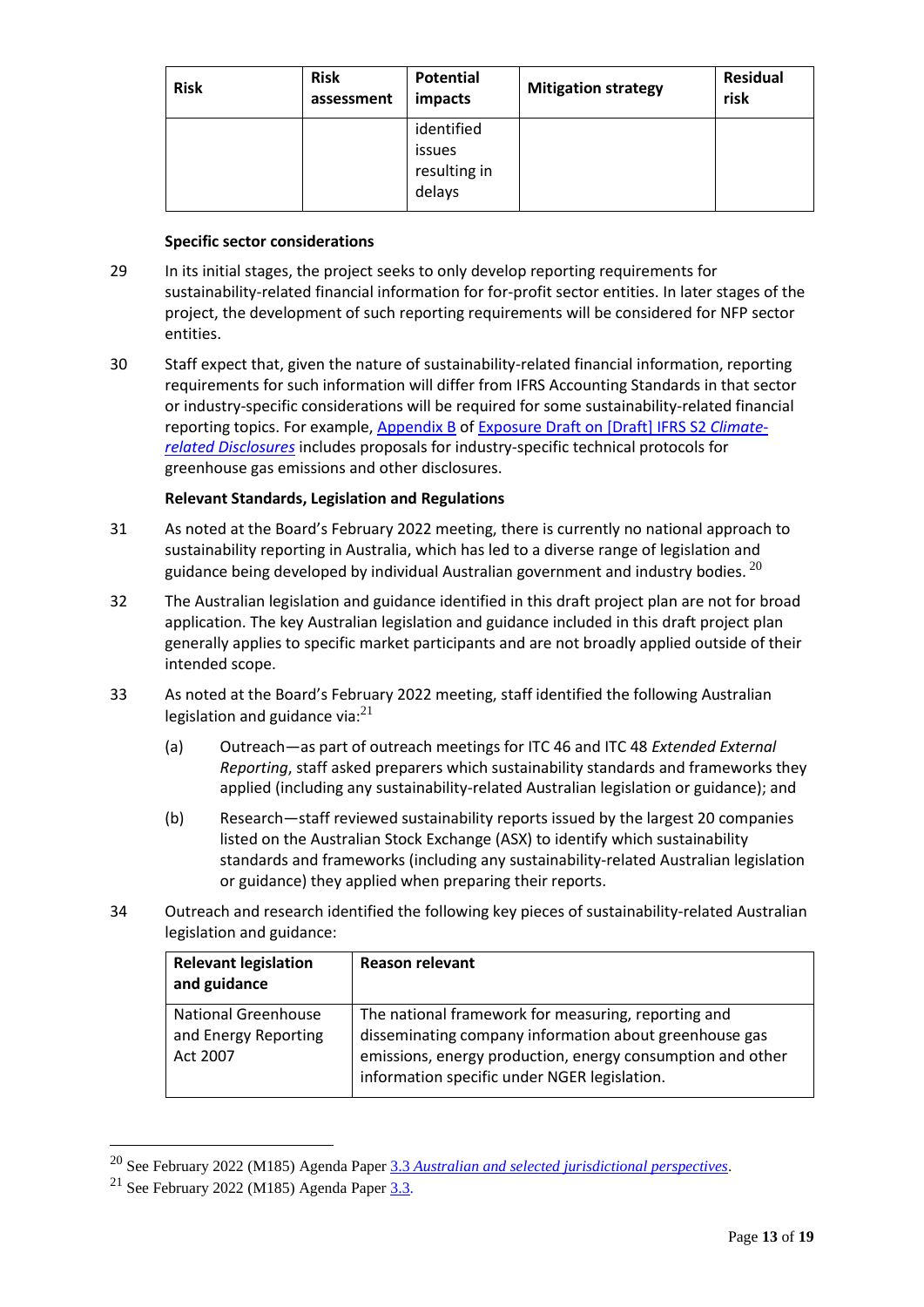| <b>Relevant legislation</b><br>and guidance                                                                   | <b>Reason relevant</b>                                                                                                                                                                                                                                                                                                                                                                                                                            |
|---------------------------------------------------------------------------------------------------------------|---------------------------------------------------------------------------------------------------------------------------------------------------------------------------------------------------------------------------------------------------------------------------------------------------------------------------------------------------------------------------------------------------------------------------------------------------|
| Water Act 2007                                                                                                | The national water information service that accurately<br>monitors, assesses and forecasts the availability, condition and<br>use of Australian water resources.                                                                                                                                                                                                                                                                                  |
| Modern Slavery Act<br>2018                                                                                    | Establishes national modern slavery reporting requirements.<br>The reporting requirements apply to large companies and other<br>entities in the Australian market with annual consolidated<br>revenue of at least AUD\$100 million and supports the<br>Australian business community to identify and address their<br>modern slavery risks and maintain responsible and transparent<br>supply chains.                                             |
| Workplace Gender<br>Equality Act 2012                                                                         | Requires non-public sector employers with 100 or more<br>employees to lodge reports each year to the Workplace Gender<br>Equality Agency.                                                                                                                                                                                                                                                                                                         |
| <b>ASIC Regulatory Guides</b>                                                                                 | In September 2018, ASIC set out their recommendations<br>relating to the consideration and disclosure of climate risk in<br>Report 593 Climate risk disclosure by Australia's listed<br>companies (Report 593).                                                                                                                                                                                                                                   |
|                                                                                                               | In August 2019 ASIC updated its existing regulatory guidance to<br>address the disclosure of climate-related risks and<br>opportunities. The updates were made to:                                                                                                                                                                                                                                                                                |
|                                                                                                               | <b>Regulatory Guide 228 Prospectuses: Effective disclosure</b><br>for retail investors (RG 228); and                                                                                                                                                                                                                                                                                                                                              |
|                                                                                                               | Regulatory Guide 247 Effective disclosure in an<br>operating and financial review (RG 247).                                                                                                                                                                                                                                                                                                                                                       |
| <b>Australian Stock</b><br>Exchange (ASX)<br>Corporate Governance<br>Principles and<br><b>Recommendations</b> | Issued in February 2019 for application for financial years<br>beginning on or after 1 January 2020, the ASX Corporate<br>Governance Council's fourth edition of the ASX Corporate<br><b>Governance Principles and Recommendations (ASX Principles</b><br>and Recommendations) now make reference to climate-related<br>risk.                                                                                                                     |
| <b>APRA Prudential</b><br>Practice Guide CPG 229<br>Climate Change<br><b>Financial Risks</b>                  | In November 2021, APRA issued Prudential Practice Guide CPG<br>229 Climate Change Financial Risks (CPG 229). While not<br>mandatory, CPG 229 aims to assist APRA-regulated institutions<br>in complying with Prudential Standards CPS 220 Risk<br>Management, SPS 220 Risk Management, CPS 510 Governance,<br>SPS 510 Governance and, more generally, to outline prudent<br>practices in relation to climate change financial risk<br>management. |

35 In addition, staff observed that the ISSB is seeking to align several key concepts in their work with those in the IFRS *Conceptual Framework for Financial Reporting*, IAS 1 *Presentation of*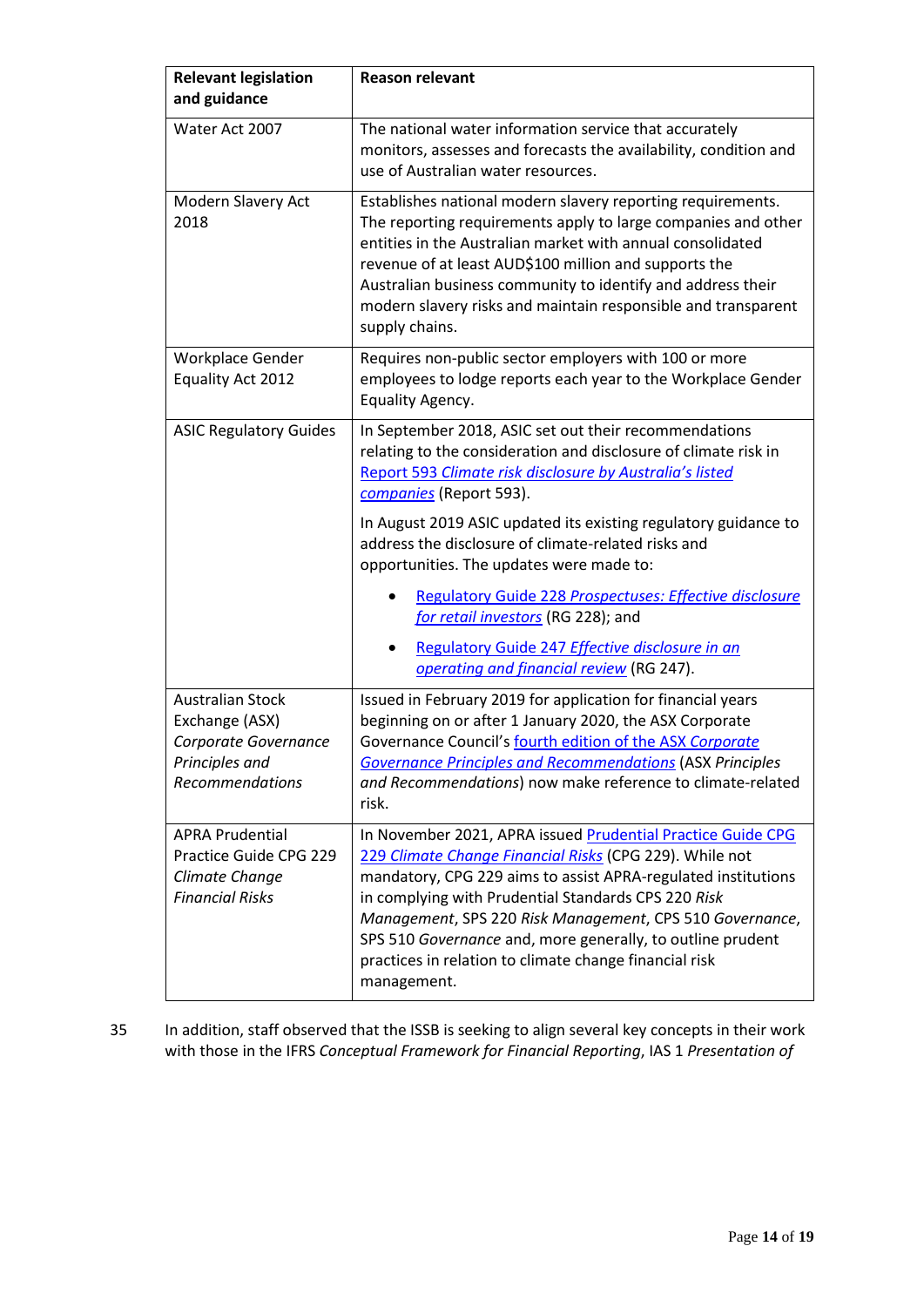*Financial Statements* and IAS 8 *Accounting Policies, Changes in Accounting Estimates and Errors*:

| <b>Relevant Standards</b>                                                                                    | <b>Reason relevant</b>                                                                                                                                                                                                                                                            |
|--------------------------------------------------------------------------------------------------------------|-----------------------------------------------------------------------------------------------------------------------------------------------------------------------------------------------------------------------------------------------------------------------------------|
| <b>IFRS/AASB Conceptual</b><br><b>Framework for Financial</b><br>Reporting                                   | Guiding principles of the Conceptual Framework for Financial<br>Reporting are being applied by the ISSB in the development of<br>sustainability-related financial reporting requirements (for<br>example, the definition of material and explanation of the<br>reporting entity). |
| IAS 1/AASB 101<br>Presentation of<br><b>Financial Statements</b>                                             | Guiding concepts in IAS 1 are being applied by the ISSB in the<br>development of sustainability-related financial reporting<br>requirements (for example, guidance for applying the definition<br>of material, comparative disclosures and sources of estimation<br>uncertainty). |
| IAS 8/AASB 108<br><b>Accounting Policies,</b><br><b>Changes in Accounting</b><br><b>Estimates and Errors</b> | Guiding concepts in IAS 8 are being applied by the ISSB in the<br>development of sustainability-related financial reporting<br>requirements (for example, errors and changes in estimates).                                                                                       |

#### **Interaction with the ISSB and the GRI**

- 36 In February 2022, the Board tentatively decided to use the work of the ISSB as a foundation, with modifications for Australian matters and requirements. However, to prioritise international alignment and be consistent with the project's proposed scope, staff will continue to engage with other national standard-setters and sustainability reporting standard-setters and framework providers. In particular, as respondents to ITC 46 and ITC 48 observed that the GRI Standards are most commonly applied in Australia for broader sustainability reporting, staff plan to engage with the GRI to minimise any perceived or potential areas of conflict. $^{22}$
- 37 That is, the work of the ISSB will be the Board's starting point. Staff will then engage in a range of outreach, including outreach with (i) relevant Australian stakeholders; (ii) other national standard-setters; and (iii) the GRI; to determine whether modifications are required for Australian matters and requirements.

#### **Interaction with the AUASB**

- 38 Respondents to ITC 46 highlighted that as the Board considers the development of reporting requirements for sustainability-related financial information, it should also consider the auditability of such information. The November 2021 FRC, AASB and AUASB Position Statement on *[Extended External Reporting and Assurance](https://www.aasb.gov.au/media/a3yn1thj/jointaasb_auasb_frc_policypositionstatement-11-21.pdf)* also stated that the AUASB intends to simultaneously update relevant assurance standards while the AASB develops relevant reporting requirements.
- 39 Where appropriate, staff will be liaising with relevant AUASB staff. One way in which staff are already working together is through the Sustainability Reporting Project Advisory Panel (see paragraph 26). Staff also plan to include relevant AUASB staff in outreach meetings where appropriate.

<sup>&</sup>lt;sup>22</sup> Note that in March 2022, the GRI and IFRS Foundation signed a Memorandum of Understanding which seeks to align capital market and multi-stakeholder standards to create an interconnected approach for sustainability disclosures (see: [https://www.ifrs.org/news-and-events/news/2022/03/ifrs-foundation-signs-agreement-with](https://www.ifrs.org/news-and-events/news/2022/03/ifrs-foundation-signs-agreement-with-gri/)[gri/\)](https://www.ifrs.org/news-and-events/news/2022/03/ifrs-foundation-signs-agreement-with-gri/).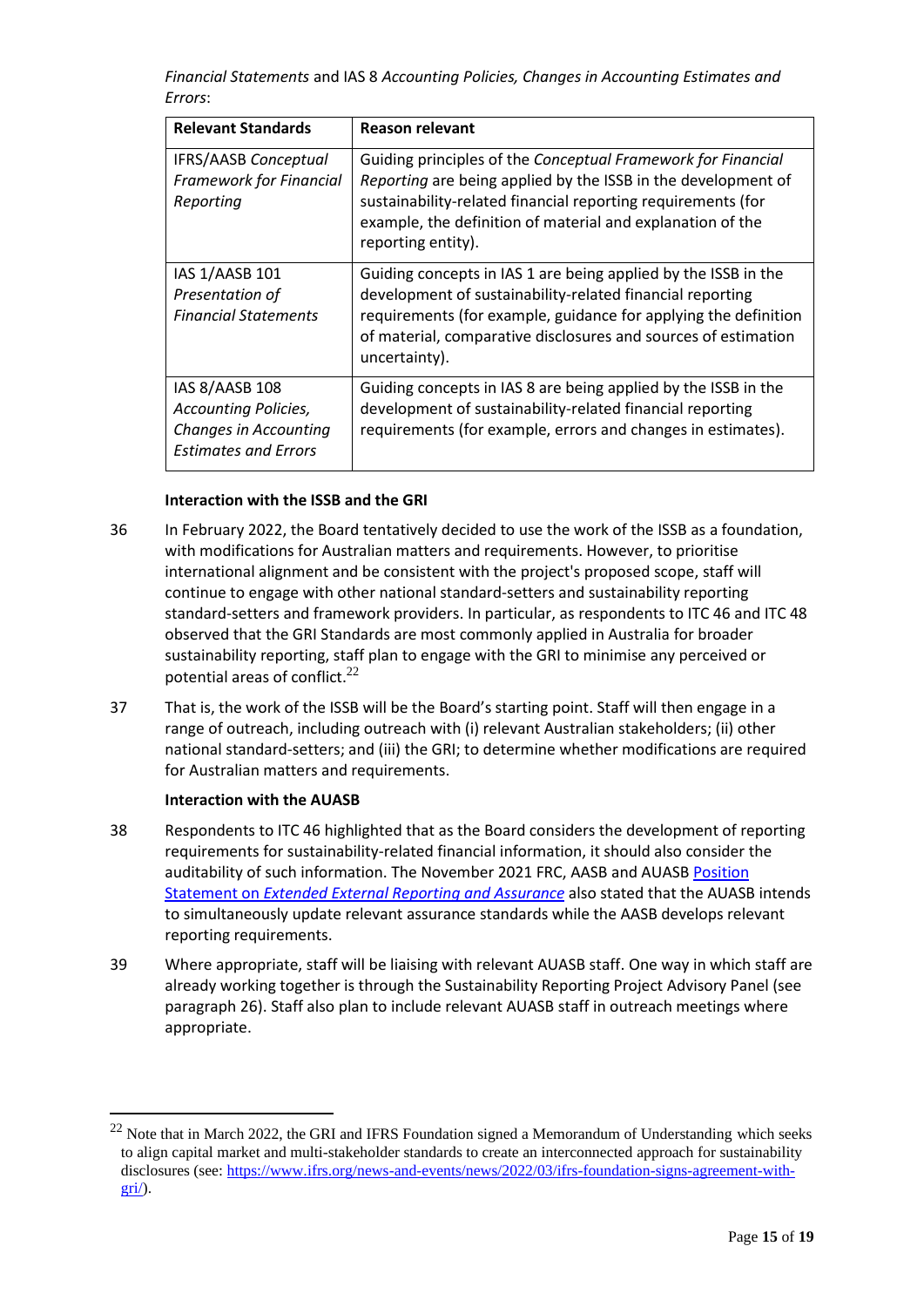#### **Consideration of New Zealand sustainability-related standards**

- 40 In September 2020 the New Zealand Government announced its intention to implement mandatory reporting on climate risks and opportunities to build on the progress already made to tackle the climate crisis. To support the establishment of a climate-related disclosure framework, the Financial Sector (Climate-related Disclosures and Other Matters) Amendment Bill 2021 (the Bill) allows for the External Reporting Board (XRB) to issue guidance on ESG matters. As part of this process, the XRB was tasked with establishing a climate-related disclosure framework that:
	- (a) is based on the TCFD Recommendations;
	- (b) is expected to be accompanied by guidelines; and
	- (c) will include a series of transitional provisions to enable climate reporting entities to begin their disclosure journey.
- 41 In October 2021, the XRB published the public consultation document *[Climate-related](https://www.xrb.govt.nz/standards/climate-related-disclosures/governance-and-risk-management-consultation-document/)  [Disclosures: Governance and Risk Management \(Aotearoa New Zealand Climate Standard 1\)](https://www.xrb.govt.nz/standards/climate-related-disclosures/governance-and-risk-management-consultation-document/)*. The comment period closed in November 2021 and in February 2022 the XRB published *[What we heard: Governance and Risk Management sections of NZ CS 1 Consultation](https://www.xrb.govt.nz/standards/climate-related-disclosures/governance-and-risk-management-consultation-document/)  [feedback](https://www.xrb.govt.nz/standards/climate-related-disclosures/governance-and-risk-management-consultation-document/)*. The overall approach taken by the XRB received strong support, particularly the principles-based approach and close alignment with the TCFD Recommendations.
- 42 In March 2022, the XRB published the second public consultation document *[Climate-related](https://www.xrb.govt.nz/standards/climate-related-disclosures/strategy-and-metrics-and-targets-consultation-document/)  [Disclosures: Strategy and Metrics and Targets \(Aotearoa New Zealand Climate Standard 1\)](https://www.xrb.govt.nz/standards/climate-related-disclosures/strategy-and-metrics-and-targets-consultation-document/)*, the comment period for which closed 2 May 2022. Note that the public consultation document does identify instances where the proposed requirements of NZ CS 1 deviate from the those proposed by the IFRS Foundation [Technical Readiness Working Group \(TRWG\)](https://www.ifrs.org/content/dam/ifrs/groups/trwg/trwg-climate-related-disclosures-prototype.pdf)  *[Climate-related Disclosure](https://www.ifrs.org/content/dam/ifrs/groups/trwg/trwg-climate-related-disclosures-prototype.pdf)* prototype standard. However, a comparison of the proposed requirements of NZ CS 1 to the recently published [Exposure Draft on \[Draft\] IFRS S2](https://www.ifrs.org/content/dam/ifrs/project/climate-related-disclosures/issb-exposure-draft-2022-2-climate-related-disclosures.pdf) *Climate[related Disclosures](https://www.ifrs.org/content/dam/ifrs/project/climate-related-disclosures/issb-exposure-draft-2022-2-climate-related-disclosures.pdf)* has yet to be performed.
- 43 A formal exposure draft of the proposed XRB climate-related standard (or standards) is also expected to be published in July 2022, with a final standard (or standards) expected by December 2022.

# **Project timeline—medium to short-term timeline based on the initial work of the ISSB**

- 44 Consistent with the proposed work of the ISSB, the following project timeline focuses on:
	- (a) the initial development of reporting requirements for general sustainability and climate-related financial information; and
	- (b) the initial work of the ISSB in determining the next sustainability-related topics to be addressed.

| <b>Milestone</b>                                                                                                                                     | Target (Board,<br>stakeholders, other) | Date       |  |  |
|------------------------------------------------------------------------------------------------------------------------------------------------------|----------------------------------------|------------|--|--|
| Stage 1.1                                                                                                                                            |                                        |            |  |  |
| <b>Exposure Drafts - development and</b><br>approval                                                                                                 | Board                                  | April 2022 |  |  |
| In addition to the ISSB's Exposure<br>$\bullet$<br>Drafts, staff to develop Australian-<br>specific preface and questions for<br>the Exposure Drafts |                                        |            |  |  |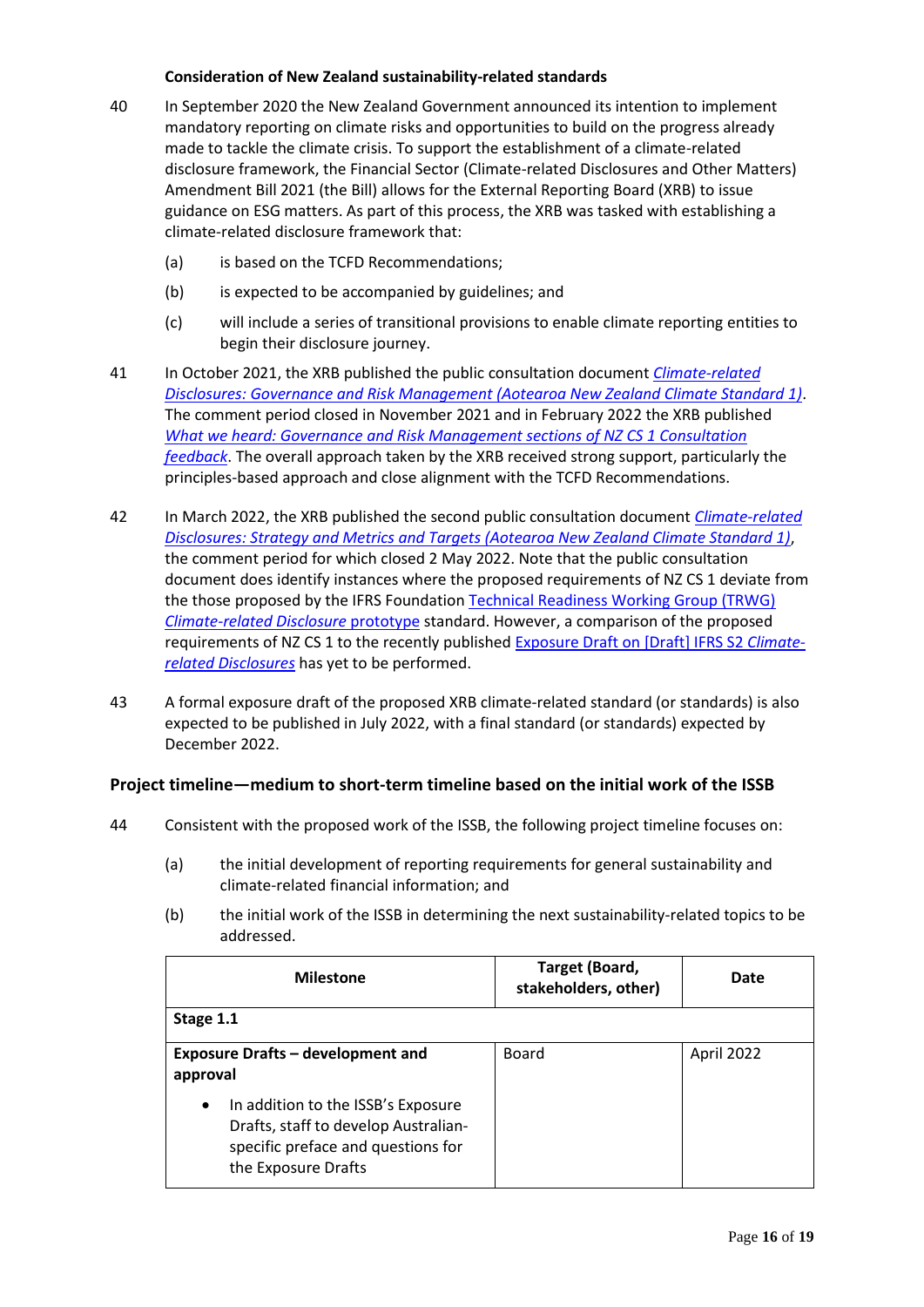| <b>Exposure Drafts - outreach</b>                                                                                                                        | Stakeholders | April-June 2022          |
|----------------------------------------------------------------------------------------------------------------------------------------------------------|--------------|--------------------------|
| Develop and issue communications,<br>including details of outreach events,<br>upon issuing the Exposure Drafts                                           |              |                          |
| Outreach                                                                                                                                                 |              |                          |
| Research                                                                                                                                                 |              |                          |
| Comparison of the proposals of the<br><b>Exposure Drafts with international</b><br>sustainability reporting standards<br>and frameworks                  |              |                          |
| <b>Summary of feedback and deliberation</b>                                                                                                              | <b>Board</b> | June-July 2022           |
| Summary of outreach results                                                                                                                              |              |                          |
| Recommendation and decision on<br>submission (or submissions) to the<br><b>ISSB</b>                                                                      |              |                          |
| Stage 1.2                                                                                                                                                |              |                          |
| <b>Drafting final pronouncements and</b><br>approval                                                                                                     | <b>Board</b> | August-<br>December 2022 |
| Recommendation and decision on<br>option to progress to final<br>pronouncement stages (i.e., based<br>on the final pronouncements issued<br>by the ISSB) |              |                          |
| Updating the proposals of the<br>Exposure Drafts based on<br>amendments agreed with the Board<br>(i.e., Australian modifications or<br>requirements)     |              |                          |
| <b>Post-issuing pronouncements</b>                                                                                                                       | Stakeholders | August-                  |
| Amendments required to other<br>AASB pronouncements (if any)                                                                                             |              | December 2022            |
| <b>Basis for Conclusions</b>                                                                                                                             |              |                          |
| Non-authoritative guidance (e.g.,<br>Australian-specific implementation<br>or other guidance if needed)                                                  |              |                          |
| Redeliberation of the draft project plan                                                                                                                 | <b>Board</b> | October-                 |
| Recommendation and decision to<br>adopt ISSB standards                                                                                                   |              | December 2022            |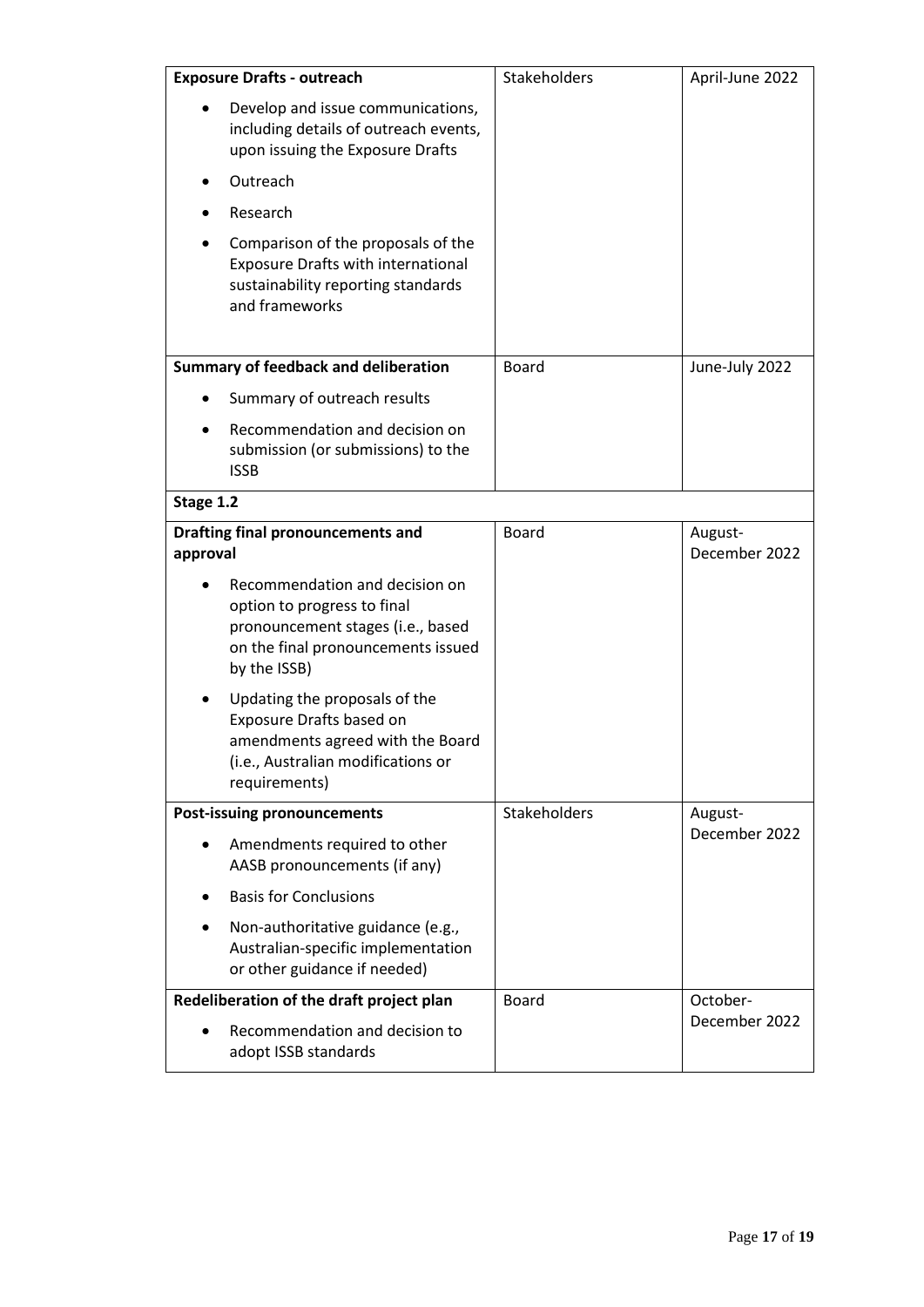| Stage 1.3                                                                                                                                         |                     |                                   |  |
|---------------------------------------------------------------------------------------------------------------------------------------------------|---------------------|-----------------------------------|--|
| <b>Request for Information (through an</b><br>expected ISSB-led agenda consultation) -<br>outreach                                                | <b>Stakeholders</b> | October-<br>December 2022         |  |
| Develop and issue communications,<br>$\bullet$<br>including details of outreach events,<br>upon issue of the RFI                                  |                     |                                   |  |
| Outreach                                                                                                                                          |                     |                                   |  |
| Research                                                                                                                                          |                     |                                   |  |
| Due process considerations<br>Recommendation and decision to<br>amend existing Due Process<br>Framework or develop a new due<br>process framework | <b>Board</b>        | December<br>2022-February<br>2023 |  |
| Consideration of any amendments<br>$\bullet$<br>to the IFRS Foundation's Due<br><b>Process Framework</b>                                          |                     |                                   |  |

# **Stakeholder engagement and communication**

# **Planned outreach for Stages 1.1-1.2**

- 45 April 2022 (M186) Agenda Paper 3.1 *[Cover Memo](https://www.aasb.gov.au/media/d0rfxvjh/03-1-0_sp_sr_covermemo_m186_pp.pdf)* provided an overview of the staff's proposed outreach plan for the initial two Exposure Drafts published by the ISSB. In particular, to obtain detailed and useful feedback on all aspects of the Exposure Drafts from both accountants and non-accountants, staff plan to engage in the following outreach should time allow: $^{23}$ 
	- (a) **Proactive stakeholder engagement**—for example, through one-on-one meetings, meetings with existing AASB advisory committees and request submissions directly from sustainability reporting stakeholders. Staff intend to target specifically:
		- (i) those stakeholders (both accounting and non-accounting) that provided feedback on sustainability reporting in their responses to ITC 46 and ITC 48 either through formal submissions or one-on-one meetings with staff; and
		- (ii) other sustainability reporting stakeholders (both accounting and nonaccounting) which have been identified as being potentially impacted by sustainability reporting—for example, such as environmental consultants and accountants.
	- (b) **Industry-based outreach**—for example[, Appendix B](https://www.ifrs.org/content/dam/ifrs/project/climate-related-disclosures/issb-exposure-draft-2022-2-appendix-b.pdf) to Exposure Draft on [Draft] IFRS S2 *[Climate-related Disclosures](https://www.ifrs.org/content/dam/ifrs/project/climate-related-disclosures/issb-exposure-draft-2022-2-climate-related-disclosures.pdf)* (Exposure Draft on [Draft] IFRS S2) includes industryspecific metrics and definitions which must be applied when applying the requirements of the proposals in Exposure Draft on [Draft] IFRS S2. Staff intend to hold roundtable discussions with key industries in Australia (including, but not limited to, mining, oil and gas, superannuation funds, banking and consumer goods) to discuss specifically the proposed industry-based metrics.
	- (c) **Application**—to help the Board and other stakeholders determine the reporting outcomes of Exposure Draft on [Draft] IFRS S2, staff intend to seek both accounting

<sup>&</sup>lt;sup>23</sup> Where appropriate staff will also include and liaise with the AUASB staff as part of all planned outreach.